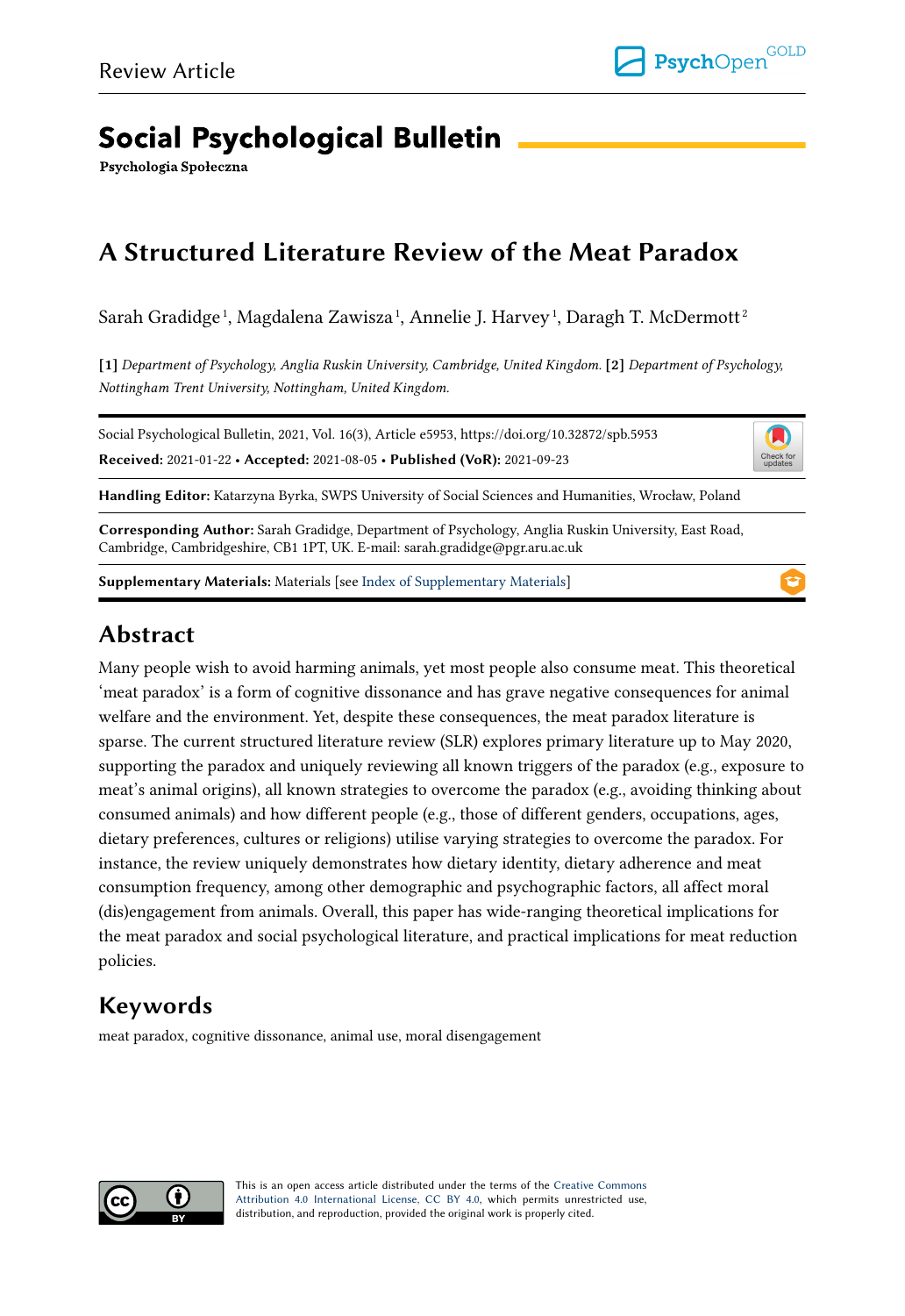#### **Highlights**

- **•** This structured literature review explores all primary literature on the 'meat paradox' up to May 2020.
- **•** The review mostly provides support for the meat paradox, whilst also highlighting all known triggers and strategies of the paradox.
- **•** An example of a trigger is reminding people of the animal origins of meat, whilst an example of a strategy is denying positive qualities to animals.
- **•** The meat paradox differs across individuals depending on demographic (e.g., gender) and psychographic (e.g., gender attitudes) factors.

The 'meat paradox' (MP) is the phenomenon of people using animals in ways that harm them (e.g., meat consumption), despite caring for animals and wishing them no harm (Loughnan et al., 2014)<sup>1</sup>. This theoretical MP represents a form of *cognitive dissonance* (hereon dissonance), describing the discomfort arising from a contradiction between one's beliefs and behaviours (Loughnan et al., 2014). For instance, most US participants  $(n = 1,024)$  are very or somewhat concerned about animal welfare across contexts (e.g., research, 67%; zoos, 57%; food production, 54%; Riffkin, 2015), indicating most people care about animals. In fact, people empathise more with dogs than adult human victims (Levin et al., 2017). Yet, even though care for animals sometimes exceeds care for humans, 90-97% of people consume meat (Food Standards Agency [FSA], 2012; The Vegan Society [TVS], 2019).

Meat consumption is concerning and must urgently decrease due to its numerous detrimental consequences, such as animal welfare violations (Viva!, 2017) and environmental damage, including greenhouse gas emissions (Godfray et al., 2018), water pollution (Mekonnen & Hoekstra, 2012) and excessive energy and land use (de Vries & de Boer, 2010). If predominantly plant-based diets became common, projected greenhouse gas emissions could reduce by 52% (Springmann et al., 2018), yet global meat consumption is *rising* (Food and Agriculture Organization of the United Nations [FAO], 2018; Godfray et al., 2018). Therefore, understanding the MP is crucial for informing interventions to reduce meat consumption and its detrimental effects.

Given these grave consequences, the MP literature is surprisingly sparse. [Rothgerber's \(2020\)](#page-24-0) meat-related cognitive dissonance (MRCD) framework offers initial theoretical insights into how meat consumers prevent and reduce dissonance. It supports the MP and suggests it is elicited by triggers (e.g., reminders of meat originating from animals) and that people use strategies to block triggers *a priori* before experiencing dis-



**Psych**Open<sup>GOLD</sup>

<sup>1)</sup> The reference list only contains the key references. All other references are included in the [Supplementary](#page-21-0) [Materials](#page-21-0).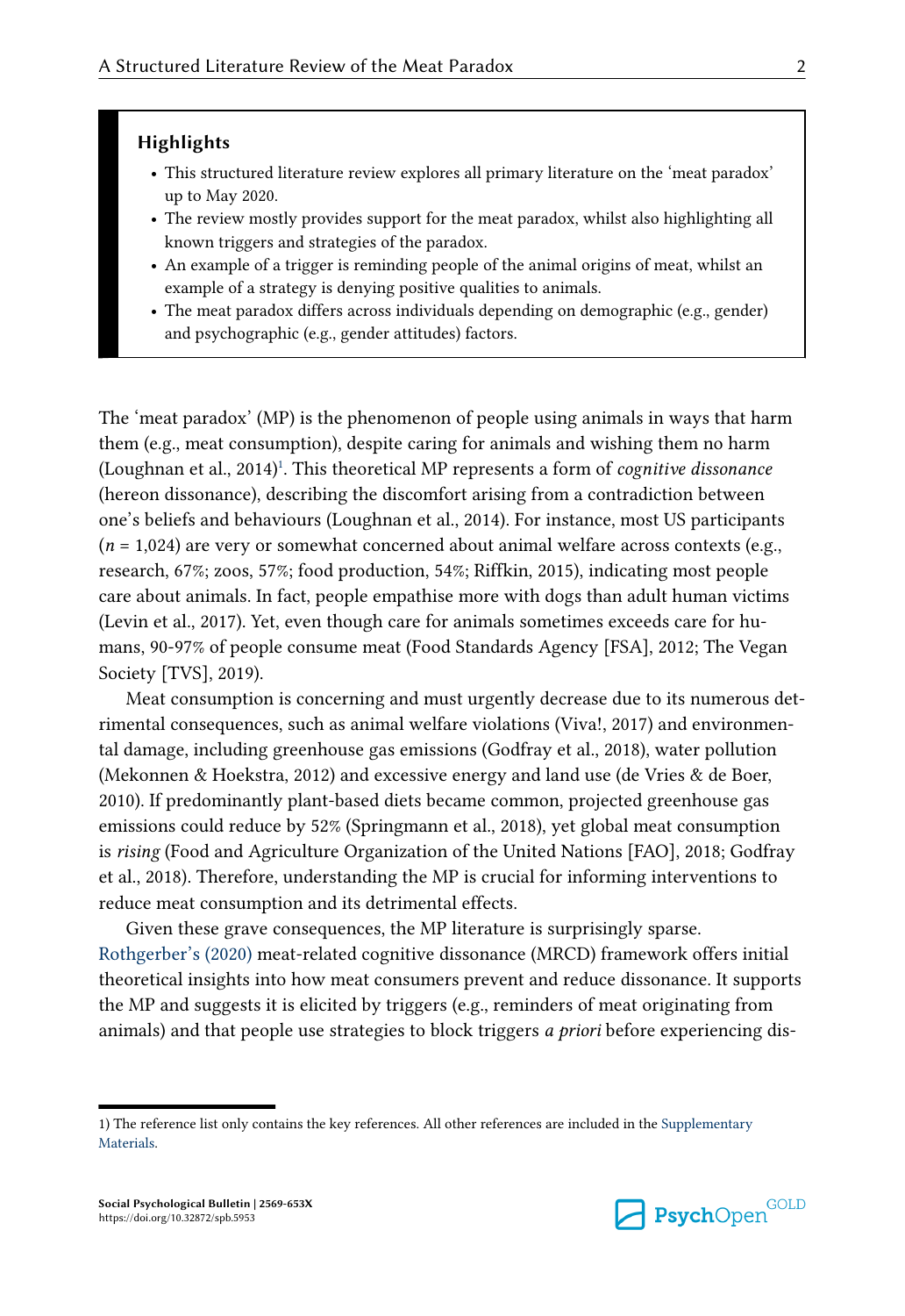sonance or to reduce dissonance *post-hoc* if triggers are unavoidable. Further, [Rothgerber](#page-24-0)  [\(2020\)](#page-24-0) explored some individual (gender) and social (culture) differences in responses to the MP.

However, the MRCD framework, alongside other theoretical MP papers (Bastian & Loughnan, 2017; Loughnan et al., 2014), is based only on narrative and not *systematic*  structured literature review (SLR) and may therefore be limited. For instance, the SLR principle of 'coverage' (Pittaway, 2008) enables all relevant literature to be identified through systematic searches across databases and disciplines, whilst narrative reviews risk omitting relevant literature. Additionally, unlike narrative literature reviews, SLR principles of 'transparency' and 'clarity' (Pittaway, 2008) ensure a clear description of the implemented steps to find and evaluate literature for inclusion or exclusion, reducing selection bias and increasing replicability (Pae, 2015). Unlike narrative reviews, a SLR would therefore provide a systematic, comprehensive, and transparent overview of the MP. Yet, to the authors' knowledge, only one MP SLR has been published, which focused only on one MP resolution strategy called dissociation [\(Benningstad & Kunst, 2020\)](#page-22-0), omitting alternative strategies and hence leaving important aspects of MP unexplored.

A broader SLR would enable the MRCD framework to be evaluated against all available and relevant literature. Firstly, it would allow for testing whether the current literature supports the MP and its proposed triggers and strategies *directly*, through measuring indicators of dissonance (self-reported discomfort, negative affect and/or physiological arousal) typically succeeding a trigger and preceding a strategy. Secondly, it would allow for *indirectly* testing whether data fits theory, whereby indirect support for the MP is determined by whether data can be interpreted within the dissonance framework even though dissonance is not measured directly. That is, data does not preclude dissonance and fits patterns congruent with MP theory. Finally, the MRCD framework would benefit from *extension* by reviewing triggers or strategies beyond those described by [Rothgerber](#page-24-0) [\(2020\)](#page-24-0) and to explore moderators beyond gender and culture.

Therefore, this paper uniquely addresses the above limitations by aiming to: 1) explore direct and indirect support for the MP and 2) extend understanding by investigating MP's a) triggers, b) resolution strategies (besides dissociation; [Benningstad &](#page-22-0)  [Kunst, 2020](#page-22-0)), and c) moderators (demographic and psychographic variables). To address these aims, this paper investigates four research questions (RQs): Does the literature directly and/or indirectly support the MP (*RQ1*)? What triggers the MP (*RQ2*)? How do people resolve the MP (*RQ3*)? And do people differ in how they experience the MP (*RQ4*)? To answer these RQs, this paper will firstly review debates around direct and indirect support for the MP, followed by reviewing MP's known triggers, strategies and moderators. The paper will close by discussing theoretical and practical implications for the MP literature and meat reduction interventions.

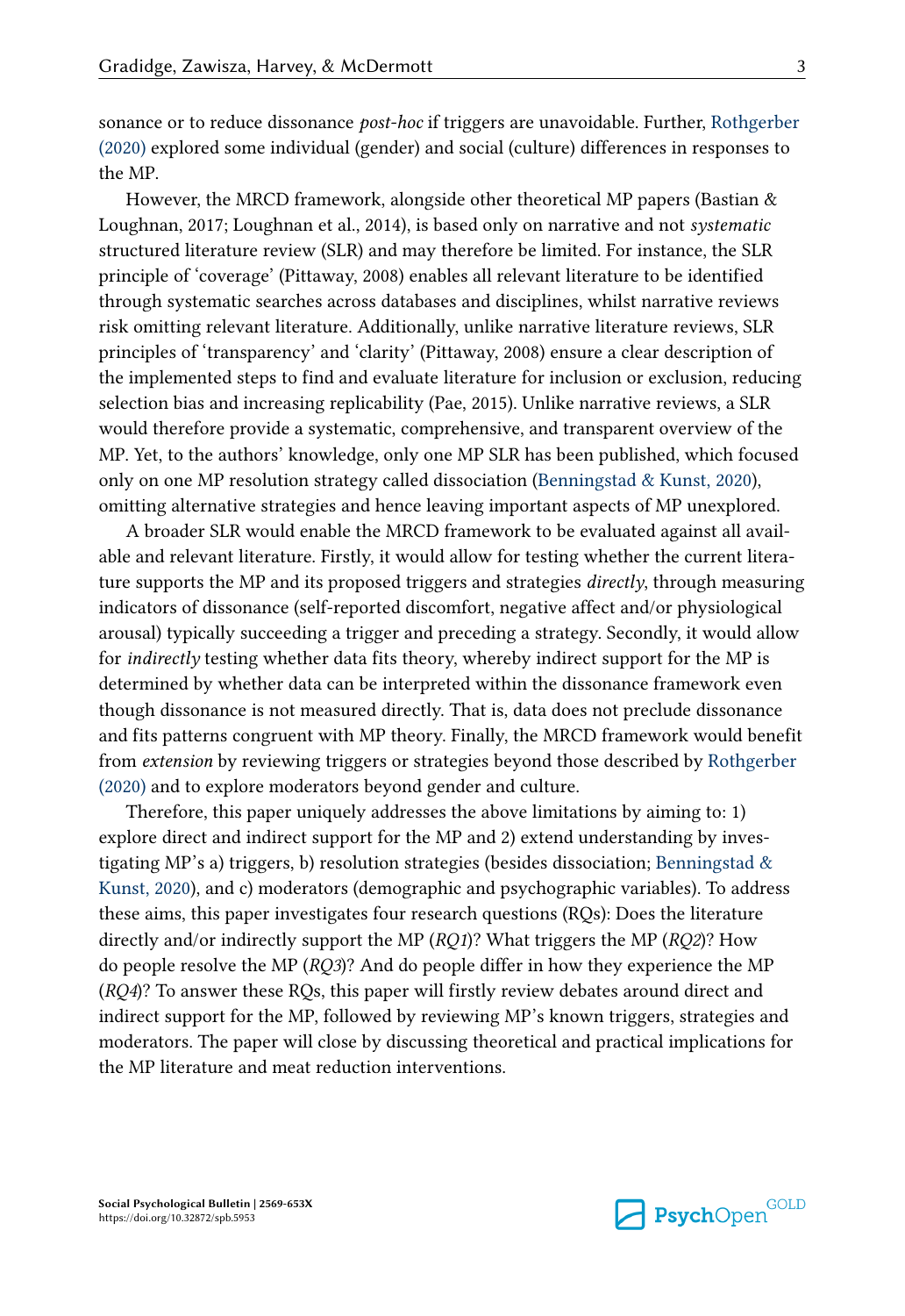## **The MP as Dissonance**

Dissonance is discomfort arising from contradiction between one's values and behaviour (Festinger, 1962), and is triggered by any stimulus which makes the contradictory behaviour (Fointiat et al., 2011; e.g., meat consumption), values (Dossett, 2009; e.g., not wanting to harm animals) and/or behaviour-value link (Juvan & Dolnicar, 2014; e.g., how meat consumption harms animals) salient.

People reduce dissonance by, for example, avoiding triggers (Liang, 2016) or trivialising harmful consequences of their behaviour (Voisin et al., 2013). According to cognitive dissonance theory (CDT; Festinger, 1962), these strategies achieve consonance (parity between behaviour and values) and divide into three types: (1) changing values, (2) changing behaviour (*moral engagement*, hereon engagement) or (3) obscuring the behaviour-value contradiction (*moral disengagement*, hereon disengagement). As most meat consumers report caring for animals (Riffkin, 2015), they do not appear to change their values (e.g., do not use Strategy One; Loughnan et al., 2014). Additionally, 90-97% of people continue to consume meat (FSA, 2012; TVS, 2019), indicating people either do not change their behaviour (e.g., do not use Strategy Two) or change their behaviour only partially by reducing meat consumption but still consuming meat occasionally (partially using Strategy Two).

By indirect process of elimination, many people, then, must *disengage* to some extent (e.g., utilise Strategy Three), obscuring the contradiction between their value/belief (to not harm animals) and their behaviour (consuming, and thus harming, animals), thereby perpetuating meat consumption. For instance, whilst some meat consumers partially use Strategy Two by reducing their meat consumption (e.g., 23% of Americans in 2019; McCarthy & Dekoster, 2020), even vastly reduced meat consumption still conflicts with caring for animals and thus elicits some dissonance. This residual dissonance must therefore be resolved via Strategy Three (disengagement). Additionally, most meat consumers (e.g., 75% of Americans; McCarthy & Dekoster, 2020) do not reduce their meat consumption, indicating they *fully* utilise Strategy Three. Indeed, the current literature suggests dissonance is occurring [\(Rothgerber, 2020](#page-24-0)), and that people typically use disengagement strategies (Strategy Three) to reduce it. For example, people deny that 'food' animals' are capable of feeling pain (Bratanova et al., 2011), rendering meat consumption harmless and morally permitting continued meat consumption. However, as stated above, this literature has not yet been assessed within an SLR. Thus, by reviewing direct and indirect support for the MP alongside its triggers, strategies and moderators, the current paper aims to critically consider the applicability and validity of the above research.

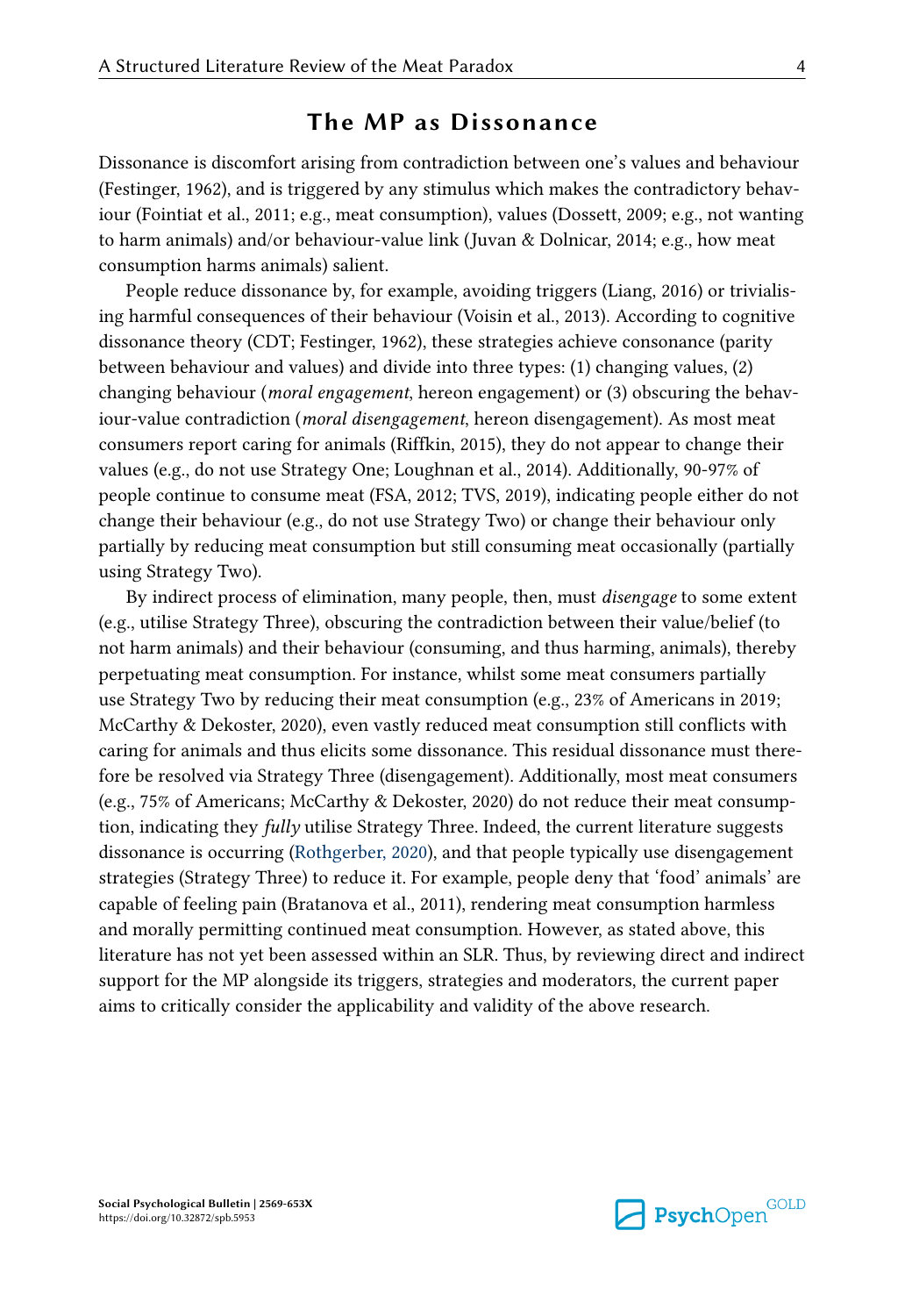## **Method**

Only quantitative, qualitative or mixed-methods primary research was included in this review. Whilst not all articles included triggers, articles were required to directly and/or indirectly explore dissonance-reducing strategies utilised by animal consumers. Dissonance-reducing strategies refer to Strategies One, Two or Three: Any action which successfully resolves or obscures the contradiction between caring for animals (value) and consuming them (behaviour) and which thus reduces dissonance. Dissonance-reducing strategies may include: denying responsibility [\(Rothgerber, 2020\)](#page-24-0), distancing oneself from harm caused to animals ('desensitisation'), denying harm or justifying meat consumption [\(Graça et al., 2016](#page-22-0)). Whilst the decision to only include literature which specifically investigates moral disengagement risks excluding relevant literature (e.g., literature exploring psychological perceptions of animals, e.g., Sevillano & Fiske, 2016; Wang & Basso, 2019; Zickfeld et al., 2018), more liberal searches risk including irrelevant literature. For instance, more liberal searches may have included behaviours not clearly related to MP, such as reactions to anthropomorphism (presenting animals as human-like; Wang & Basso, 2019) or animals' 'cuteness' (Zickfeld et al., 2018).

Overall, research was excluded if it was (1) not accessible in full-text, (2) not in English, (3) secondary or tertiary literature, (4) not peer-reviewed, (5) included in a prior search (duplicated citation) and/or (6) did not specifically test MP as stated above. The first four exclusion criteria were met through selecting English, full-text only and peer-reviewed primary research options via the Anglia Ruskin University library search. The fifth criterion was met by excluding all duplicated articles and the sixth by assessing abstracts followed by full-texts to ensure research specifically answered the RQs. The review also included animal-use instances beyond meat consumption (e.g., hunting, bullfighting), as such occurrences represent similar animal-related dissonance dilemmas to meat consumption. Articles from any country were included, as animal use is cross-cultural (Joy, 2011).

Multiple key terms and synonyms (see Tables 1 and 2 in the [Supplementary Ma](#page-21-0)[terials](#page-21-0)) were employed in literature searches via the library's 'advanced search'. All searches referred to CDT, MP or related terms (e.g., 'moral disengagement'). The initial search (13<sup>th</sup>-14<sup>th</sup> October 2017) returned 432 articles. Four hundred were excluded for: irrelevance to aims (315), duplicated citations (78), non-primary literature (four), and insufficient information about dissonance-reducing strategies (three), leaving 32 articles. ProQuest, PubMed and Web of Science searches found no new articles. Google Scholar searches (15<sup>th</sup>-16<sup>th</sup> October 2017) were conducted only after exhausting other databases due to Google Scholar's limitations (e.g., excessive 'grey literature' and occasional exclusion of key literature; Haddaway et al., 2015), yielding three additional articles.

A follow-up search (7th May 2020) returned 159 articles published since 2017. Most (137) were excluded for: irrelevance to aims (111), duplicated citations (16), and nonprimary literature (10), leaving 22 new articles. One additional article was found via

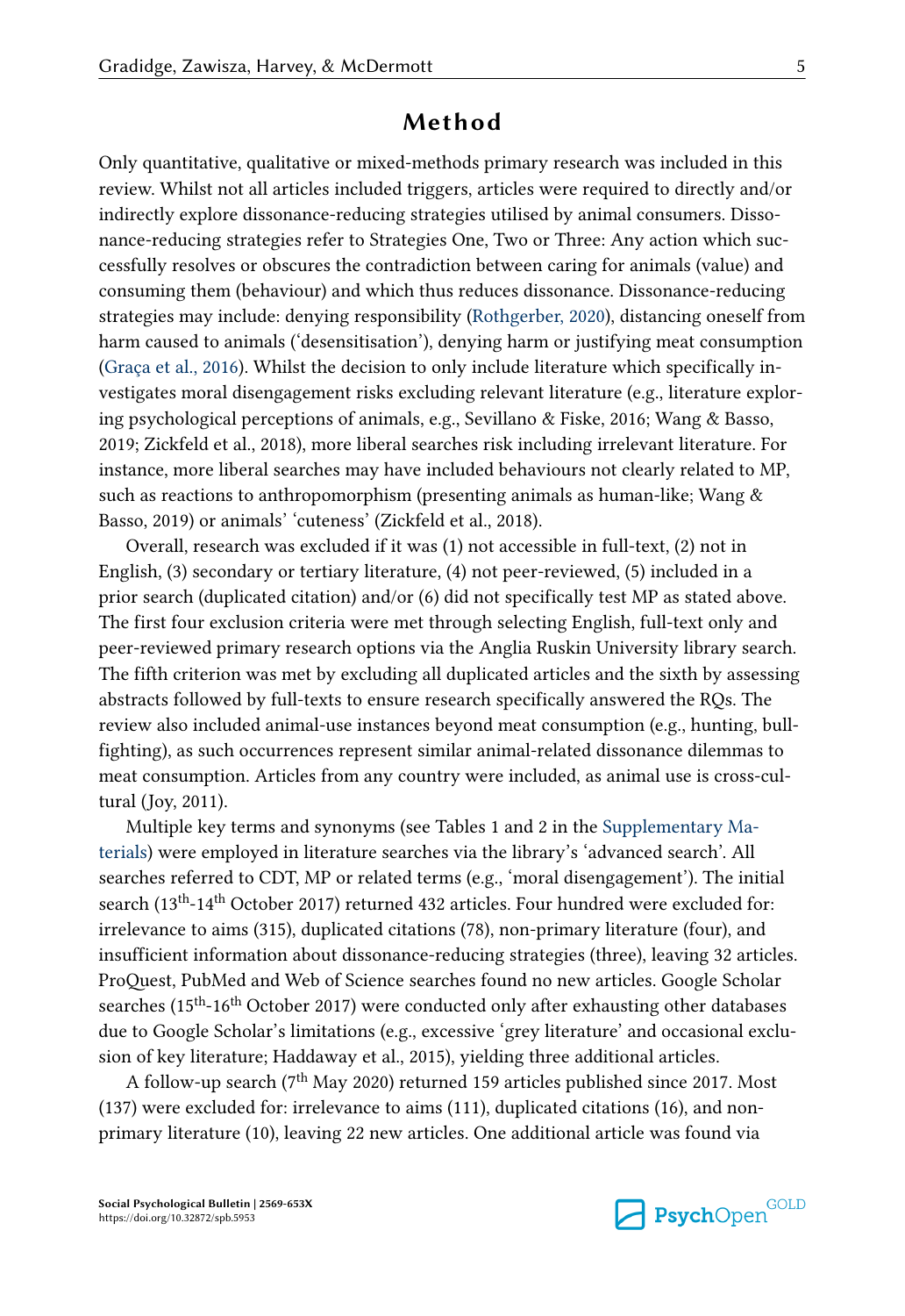PubMed, whilst Google Scholar searches returned 14 more articles. One final article was included on 21st May 2020 via a Google Scholar Alert. Overall, 73 primary research articles (47 quantitative; 19 qualitative; seven mixed-methods; see Table 3 in [Supplementary](#page-21-0) [Materials](#page-21-0) for all articles) are included within this review.

## **Findings and Discussion**

Figure 1 (see [Supplementary Materials\)](#page-21-0) demonstrates how our findings extend the MRCD framework [\(Rothgerber, 2020](#page-24-0)). We discuss detailed findings below.

#### **Aim 1: Direct and Indirect Support for MP**

Most articles within this review directly or indirectly supported the MP (70 articles; 95.89%<sup>2</sup> ), reinforcing CDT and the MRCD framework [\(Rothgerber, 2020\)](#page-24-0). Whilst most articles only provided *indirect* support for the MP, five articles (6.85%; [Bastian et al.,](#page-22-0)  [2012;](#page-22-0) Buttlar & Walther, 2019; [Rothgerber, 2014;](#page-24-0) [Séré de Lanauze & Siadou-Martin, 2019;](#page-24-0) Wenzel et al., 2020) provided *direct* support. For example, after considering meat's animal origins (trigger), people expecting (vs. not expecting) to consume meat were more likely to deny that an animal has a 'mind' (deny that it has mental human-like capacities, e.g., pain). Importantly, this denial of mind reduced dissonance, as measured by negative affect [\(Bastian et al., 2012\)](#page-22-0). This example illustrates how triggers (e.g., thinking about meat's animal origins) elicit dissonance, necessitating dissonance-reducing strategies (e.g., denying mind) and thus supporting CDT.

All articles which measured dissonance directly supported the MP. However, three articles (4.11%) which explored the MP *indirectly* suggest the MP is not occurring and that meat consumers do not experience dissonance. Firstly, [Panagiotou and Kadianaki](#page-24-0)  [\(2019\)](#page-24-0) proposed 'cognitive polyphasia theory', whereby people learn 'cultural knowledge representations' (ways of understanding phenomena within the world, which are learned from culture and expressed through language; hereon representations) of meat consumption. The authors suggest people interpret personal meat consumption with contradictory fluidity: holding simultaneous conflicting representations without discomfort. For example, participants demonstrated 'displacement' (biased negative representation of vegetarians), 'selective prevalence' (using contradictory arguments in different settings; e.g., stating meat is sustainable when interviewed yet stating meat is unsustainable when in a focus group) and 'hybridization' (using simultaneous differing representations; e.g., feeling moral concern for octopi yet none for kangaroos and ostriches). Together, these three discourses demonstrate how people hold conflicting representations without



<sup>2)</sup> Percentages denote proportion of supporting articles out of the total articles included within this review (unless otherwise specified).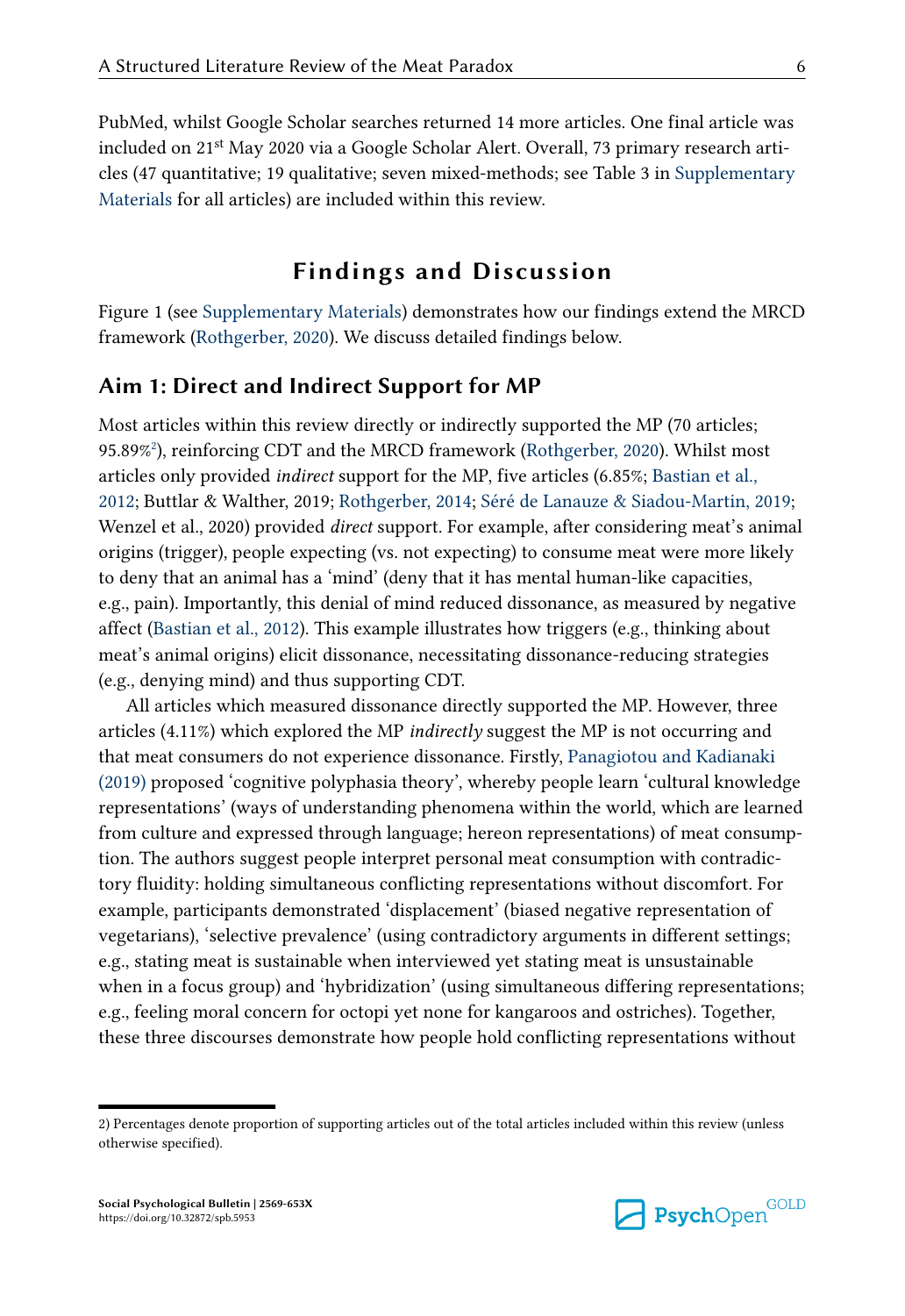discomfort. These conflicting representations seemingly theoretically contradict CDT, as CDT suggests people experience behavioural inconsistency as uncomfortable and aim to rectify inconsistency.

Secondly, [Scott et al. \(2019\)](#page-24-0) suggested environmental researchers (e.g., climate change scientists) provide coherent, rational explanations for meat consumption (*not* dissonance-reducing strategies). These explanations divide into four discourses: 1) 'optimism' (believing future technology will ease meat reduction and/or eliminate meat's negative consequences, allowing meat consumers to postpone meat reduction), 2) 'complexity' (valuing meat reduction whilst simultaneously continuing meat consumption due to belief that food decisions are more complex than consuming meat vs. not; e.g., some plant-based foods may cause equivalent harm to meat), 3) 'feebleness' (valuing meat reduction but simultaneously continuing meat consumption due to self-perceived lack of willpower) and 4) 'system-focus' (believing only systemic, not individual, change will have positive impact). Together, these discourses logically *explain* meat consumption, instead of dissonance-reducing strategies which *excuse* the behaviour.

Finally, [Milford and Kildal \(2019\)](#page-23-0) suggest purported ignorance of meat's negative environmental and health consequences stems from genuine lack of knowledge, whereby people are genuinely unaware of the negative consequences without feigning ignorance. Consequently, 'ignorance is bliss' as people cannot experience dissonance if they are unaware of their behaviour contradicting their beliefs.

Together, these three articles provide alternative explanations to the MP, suggesting that people do not always value behavioural consistency ([Panagiotou & Kadianaki, 2019](#page-24-0)), present logical explanations for meat consumption [\(Scott et al., 2019](#page-24-0)) and can be ignorant of meat's negative consequences ([Milford & Kildal, 2019](#page-23-0)). However, behaviours within the three articles can all be equally interpreted as dissonance-reducing strategies, and thus only debate MP *indirectly* instead of providing direct evidence against MP. For instance, [Scott et al.'s \(2019\)](#page-24-0) rational discourses may seem rational (without actually being rational) to give environmental researchers coherent-seeming reasons not to reduce meat consumption. Secondly, [Panagiotou and Kadianaki's \(2019\)](#page-24-0) displacement could be used intentionally to portray vegetarianism negatively, providing reasons for not becoming vegetarian. Thirdly, [Milford and Kildal's \(2019\)](#page-23-0) ignorance could be intentional to avoid knowing about harm caused to animals and thus avoid meat consumption reduction.

Thus, whilst indirect MP data can be interpreted with explanations alternative to dissonance, direct measurements of dissonance support the MP. However, research measuring the MP directly is sparse and more research is required. Such research should include direct measures of dissonance (self-reported discomfort, negative affect, physiological arousal) as mediators between triggers and strategies to fully explore the MP framework (see 'limitations and directions for future research').



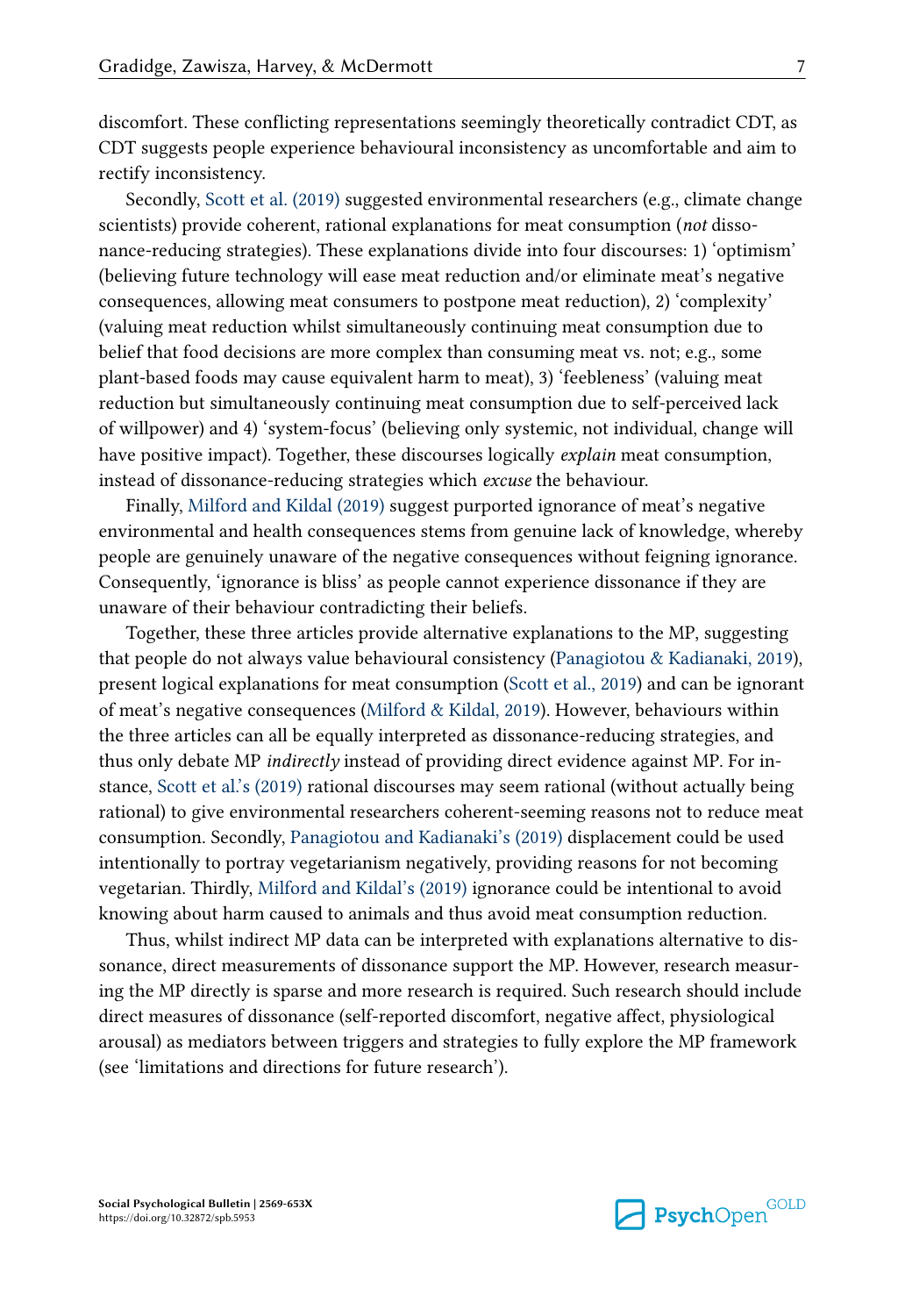#### **Aim 2a: Triggers**

The articles highlight multiple triggers, describing any stimuli which causes dissonance and/or dissonance-reducing strategies (see Table 4 in the [Supplementary Materials](#page-21-0) for all triggers). Examples include reminding a person of their own meat consumption (highlighting their behaviour) or reminding people of animal suffering (highlighting harm caused). Forty-one articles (56.16%) did not explore triggers. Of the 32 articles that did explore triggers, the most frequently used trigger (eight articles; 25% of articles exploring triggers) was 'reminders of meat's animal origins', which can include displaying a photograph of a consumed animal [\(Kunst & Haugestad, 2018;](#page-23-0) [Kunst & Hohle, 2016](#page-23-0)) or referring to meat by its animal name (e.g., 'pig'; [Kunst & Hohle, 2016\)](#page-23-0).

The current review provided strong support for two types of triggers from [Rothgerber \(2020\)](#page-24-0)<sup>3</sup>: reminder of animal origins (eight articles; 25% of articles exploring triggers) and reminder of animal suffering (four articles; 12.5% of articles exploring triggers). The review also found some more limited support for [Rothgerber's \(2020\)](#page-24-0) three other triggers: reminder of own meat consumption (two articles; 6.25% of articles exploring triggers), reminder of own meat consumption *and* animal harm (two articles; 6.25% of articles exploring triggers) and exposure to vegetarians (one article; 3.13% of articles exploring triggers). Additionally, the current review highlights two novel categories: 1) purported edibility, whereby people experience greater dissonance and disengage more when animals are described as 'edible' (vs. 'non-edible'; seven articles; 21.88% of articles exploring triggers) and 2) threat, whereby people experience greater dissonance and disengage more when exposed to threatening stimuli (vs. not; e.g., rejection for their meat-eating beliefs; three articles; 9.38% of articles exploring triggers). Further 'miscellaneous' triggers (e.g., actual meat consumption) arose from the literature but were only evidenced in two articles or less (6.25% of articles exploring triggers).

#### **Aim 2b: Strategies**

Findings from this SLR evidence how dissonance is resolved through engagement (changing behaviour to match one's values e.g., reducing or stopping meat consumption) or disengagement (obscuring the behaviour-value link and enabling continued meat consumption), supporting and extending the MP (see Table 5 in [Supplementary Materials](#page-21-0) for all engagement and disengagement behaviours).

#### **Engagement**

Engagement describes humanising and empathising with animals (emotional engagement) and is commonly accompanied by behaviour change (behavioural engagement), such as reduced meat consumption or veg\*nism (vegetarianism/veganism). Yet only 2%



<sup>3)</sup> Some names for triggers were developed by the current authors.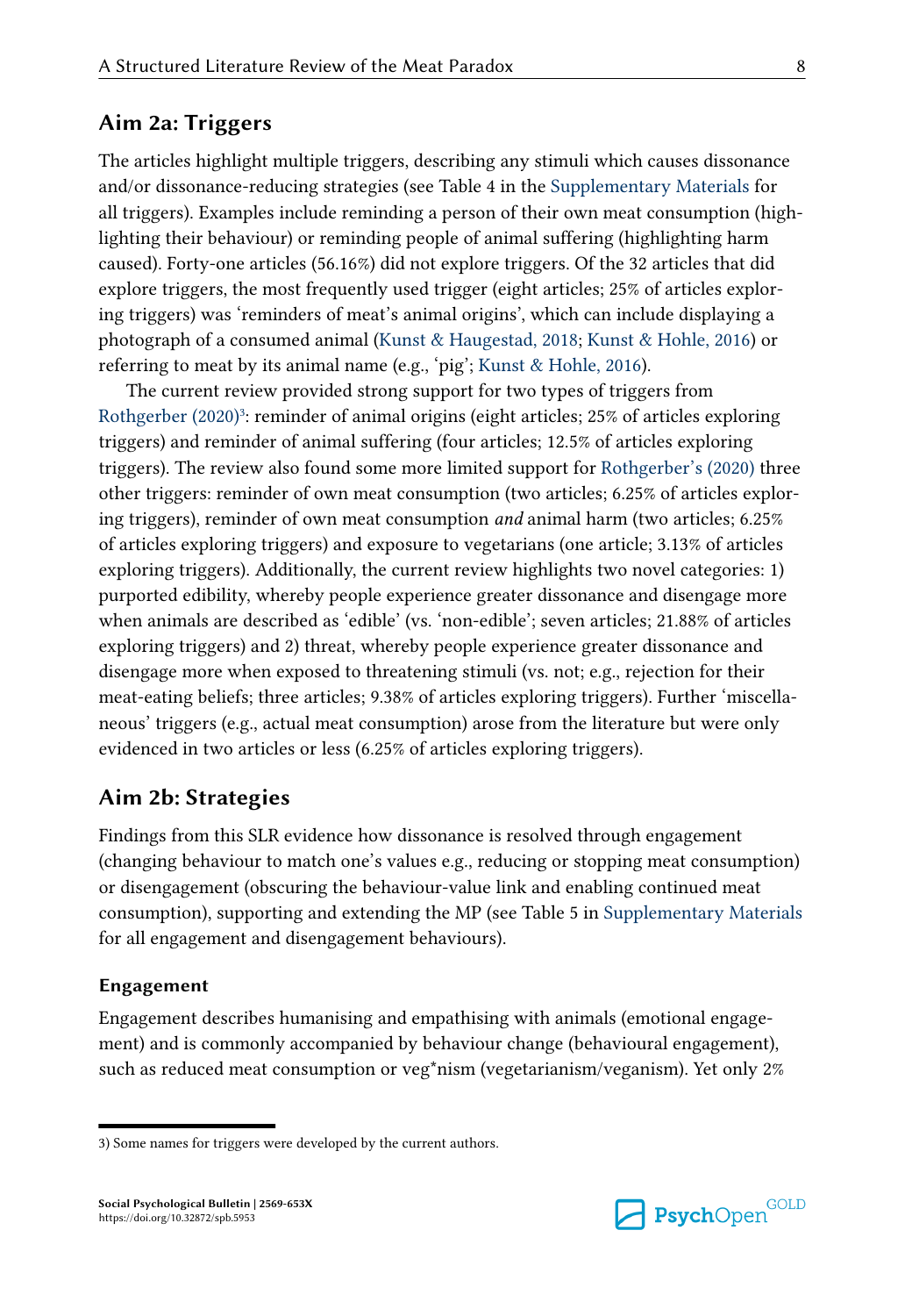of people in the UK are vegetarian and 1% vegan (TVS, 2016, 2019), indicating little engagement. Indeed, most articles within this review (68 articles; 93.15%) demonstrated *dis*engagement in some form (discussed in more detail below). However, two articles (2.74%; [Anderson & Barrett, 2016](#page-21-0); [Séré de Lanauze & Siadou-Martin, 2019](#page-24-0)) seemingly demonstrate engagement. For instance, people consumed less meat when it is described as 'factory farmed' (vs. 'humanely farmed'; [Anderson & Barrett, 2016](#page-21-0)), indicating the 'factory farmed' label encouraged engagement with the consumed animal and deterred people from consuming meat. However, the researchers did not measure participants' feelings towards 'food' animals across conditions, providing indirect evidence for engagement only.

Unfortunately, reduced meat consumption (and associated engagement) can be shortlived due to disengagement strategies. For instance, discomfort and willingness to reduce meat consumption decreased within two weeks of engagement due to two direct disengagement strategies: decredibilization (denying credibility of information) and trivialization (comparing meat consumption to worse scenarios; [Séré de Lanauze &](#page-24-0) [Siadou-Martin, 2019](#page-24-0)). Alongside demonstrating the impact of disengagement strategies (discussed in detail below), this finding also suggests time dynamics influence the MP.

#### **Disengagement**

Disengagement describes dehumanising and lack of empathy for animals. Disengagement is the predominant response to dissonance and is upheld using dissonance-reducing strategies. These strategies enable continued meat consumption and prevent or reduce dissonance by obscuring the contradiction between one's meat-consuming behaviour and wish to avoid harm to animals. This review evidences seven disengagement strategies<sup>4</sup> (see Table 5 in the [Supplementary Materials](#page-21-0) for all strategies), five strategies which could be classed as disengagement or engagement (e.g., reported reduced meat consumption<sup>5</sup>) and 'miscellaneous' strategies (e.g., comparing meat consumption to worse situations) supported by only three articles within this review (4.11%) or less. The three most common disengagement strategies were 'denial of qualities to animals' (e.g., denying positive traits to animals; 34 supporting or 46.58%; three against or 4.11%), the 4Ns (whereby meat is 'natural', 'necessary', 'nice' and 'normal'; 31 supporting or 42.47%) and 'denial of adverse consequences' (whereby people deny and/or obscure meat's harm to animals; 20 supporting or 27.4%). Strategies can also co-occur. For example, people can state humans are hierarchically superior to animals (hierarchical justification) and deem this human superiority 'natural' ('natural' justification; [Salonen, 2019](#page-24-0)).



<sup>4)</sup> Some strategies divide into substrategies.

<sup>5)</sup> If meat consumption has actually reduced, reported reduced meat consumption indicates engagement (Hoogland et al., 2005), but, if meat consumption has not actually reduced, indicates underreporting and *dis*engagement [\(Rothgerber, 2014](#page-24-0), 2019, 2020).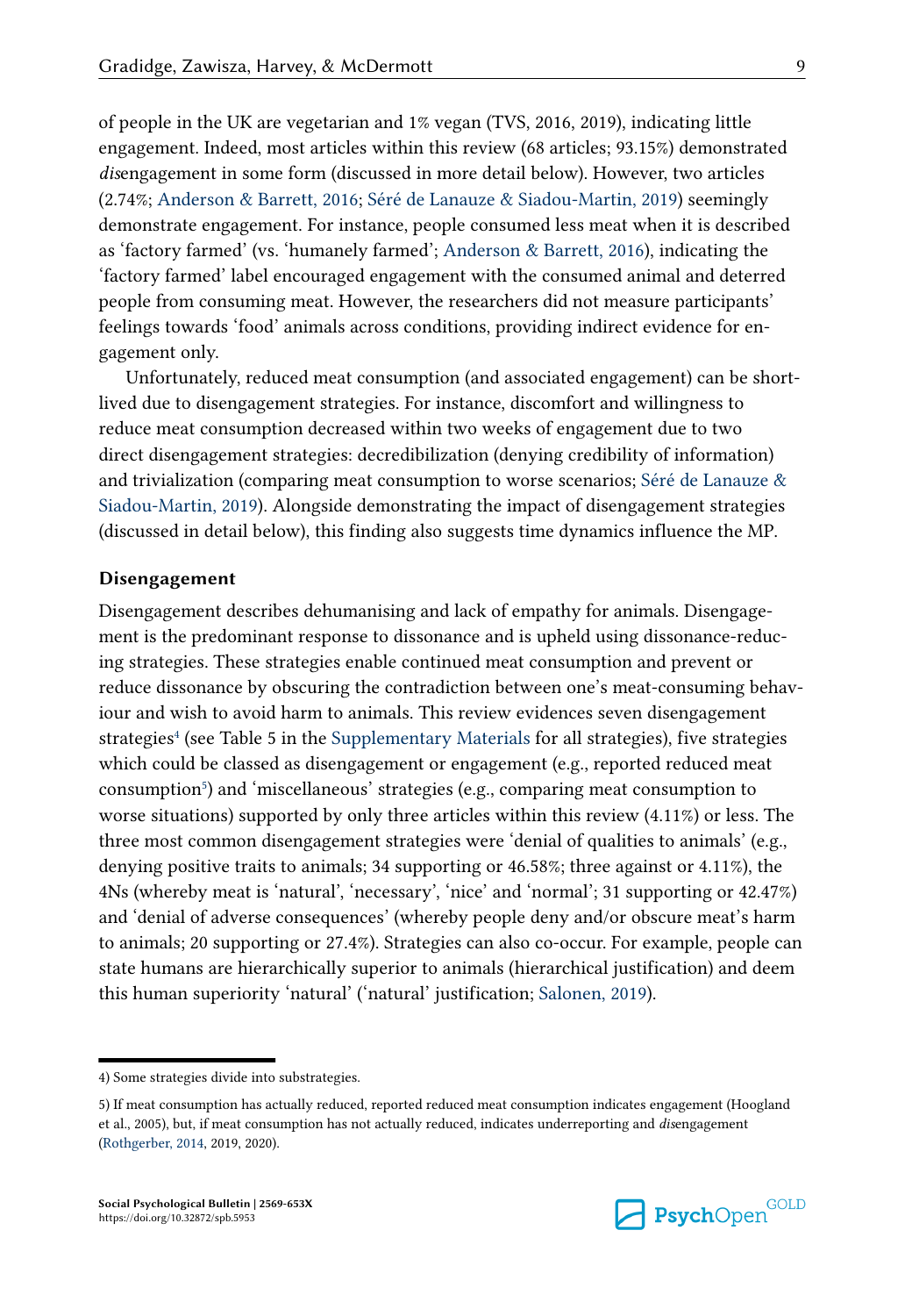The disengagement strategies evidenced within this review broadly align with previous categorisations of strategies [\(Graça et al., 2016](#page-22-0); [Rothgerber, 2013,](#page-24-0) [2020](#page-24-0)), including: 'animal-focused', 'meat-focused' and 'denial of responsibility' ([Rothgerber, 2020](#page-24-0)), 'direct' (meat consumption justifications used after experiencing dissonance) and 'indirect*'*  (avoiding thoughts about or exposure to treatment of animals to prevent dissonance; [Rothgerber, 2013\)](#page-24-0), and 'desensitisation' (emotional numbing from animal slaughter), 'means-ends justifications' (presenting meat as serving humanity's 'greater good'), 'diffused responsibility' (blaming others for meat consumption), 'lack of perceived choice' (stating meat-free diets damage dietary freedom) and 'denial of adverse consequences' (denying harm to animals; [Graça et al., 2016](#page-22-0)).

Linking our disengagement strategies to the above categorisations, our most common strategy, 'denial of qualities to animals', can be classed as *direct* and *animal-focused*, which justifies meat consumption through denying positive traits to animals. Conversely, 'personal choice' (whereby people present meat consumption as their individual choice; five supporting or 6.85%), can be classed as *direct* and *meat-focused*, which justifies meat consumption due to freedom of choice and broadly aligns with [Graça et al.'s](#page-22-0)  [\(2016\)](#page-22-0) 'lack of perceived choice'. 'Inevitability' (whereby people present meat consumption as unavoidable; eight supporting or 10.96%), can be classed as *direct* and *denial of responsibility*, which justifies meat consumption based on its purported uncontrollability. Expanding beyond 'animal-focused', 'meat-focused' and 'denial of responsibility' [\(Rothgerber, 2020\)](#page-24-0), this review also evidences 'veg\*n-focused' strategies. For instance, 'derogation of veg\*nism' (representing vegetarians negatively to dismiss vegetarianism's benefits; 17 supporting or 23.29%; one against or 1.37%) focuses on veg\*nism and/or veg\*ns.

We now discuss differences between direct and indirect strategies in more detail below.

#### **Direct Strategies**

Direct strategies, constituting 45 out of 49 total disengagement strategies and substrategies within this review (91.84%), are theorised to reduce dissonance *directly* by justifying meat consumption post-trigger [\(Rothgerber, 2013](#page-24-0)). Examples include denying qualities to animals, derogating veg\*nism, and the '4Ns'. Denying qualities to animals, the most frequently emerging direct strategy, involves typically consumed (vs. non-consumed) animals being conceptualised as low status (denial of status), non-sentient (denial of mind), incapable of pain (denial of suffering), too unintelligent to understand what is happening to them (denial of intelligence) and/or otherwise ascribed fewer human-like qualities. For example, meat consumers (vs. non-meat consumers) ascribe fewer secondary ('human-like') emotions to animals, especially consumed (vs. non-consumed) animals ([Bilewicz et al., 2011](#page-22-0)), and sometimes also ascribe fewer primary ('animal-like')

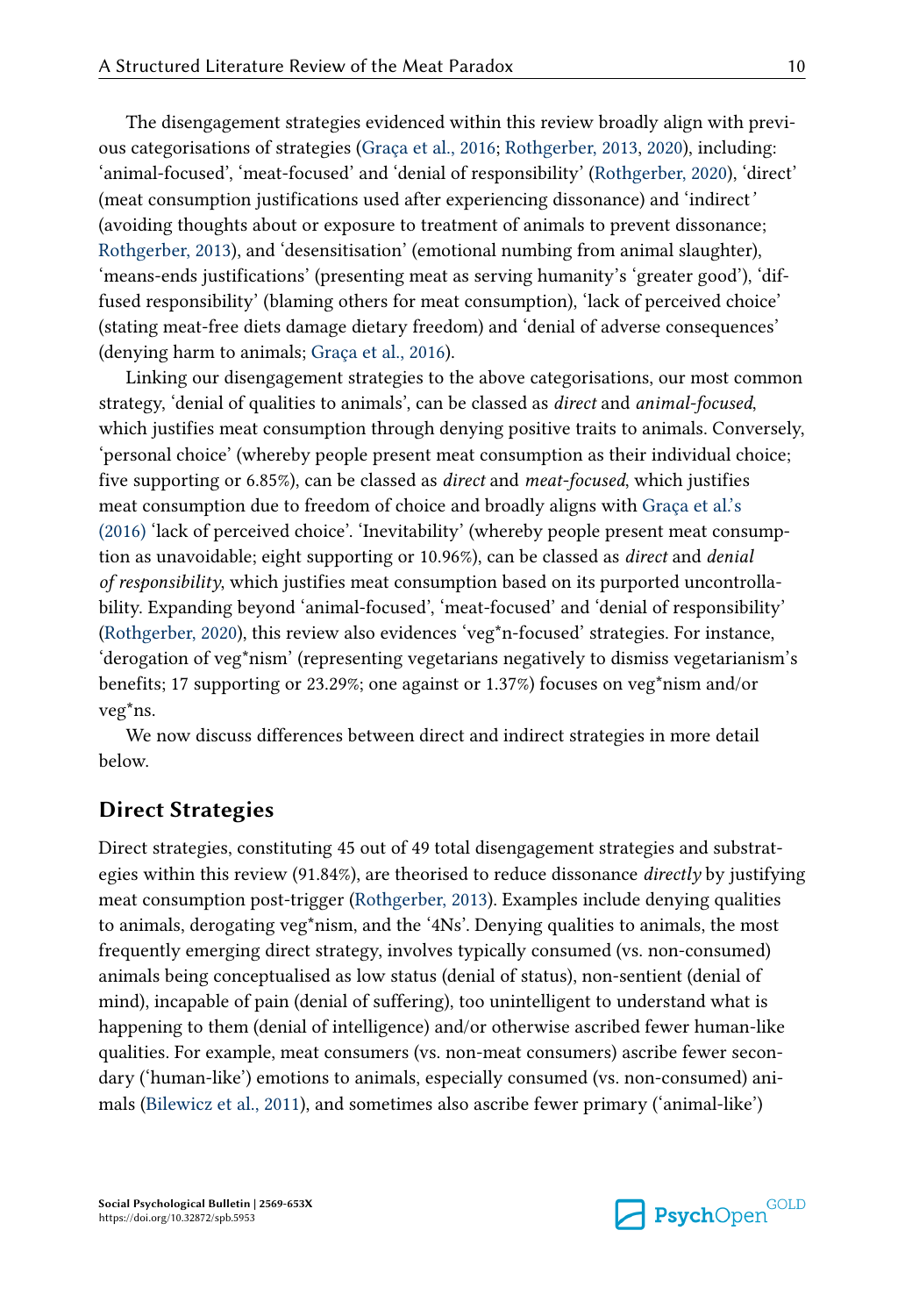emotions [\(Bilewicz et al., 2011](#page-22-0) Study Two; though not always, [Bilewicz et al., 2011](#page-22-0) Study One).

An alternative direct strategy is to *disregard*, not *deny,* animals' qualities. For instance, learning about pigs' intelligence does not inform their perceived moral status, whereas learning about fictional or typically non-consumed animals' intelligence *does* positively inform these animals' perceived moral status ([Piazza & Loughnan, 2016](#page-24-0)). This finding occurs due to self-relevance (whether or how much someone uses an animal for personal benefit), whereby people are motivated to view self-relevant animals (animals they consume) negatively to alleviate discomfort ('motivated cognition'). As further evidence of disregarding, greater belief in animal mind (BAM) of pigs, chickens and fish does *not* inform decreased support for their use, despite greater BAM of other (non-'food') animals informing reduced support for these animals' usage ([Higgs et al., 2020\)](#page-23-0). However, disregarding and denial can co-occur, as denial of BAM for some 'food' animals was also evidenced ([Higgs et al., 2020\)](#page-23-0), demonstrating how direct strategies can occur simultaneously.

The '4Ns', the second most common direct strategy, describe meat being justified as 'natural', 'normal', 'necessary' and/or 'nice' (Joy, 2011; [Piazza et al., 2015\)](#page-24-0). 'Natural' justifications emphasise meat's perceived 'naturalness', with arguments referring to human-animal hierarchy [\(Rothgerber, 2013\)](#page-24-0), 'survival of the fittest' ([Salonen, 2019\)](#page-24-0) or the 'circle of life' [\(Bettany & Kerrane, 2018](#page-22-0)). 'Normal' justifications emphasise meat's perceived 'normality', with arguments referring to cultural [\(Oleschuk et al., 2019;](#page-23-0) Sahakian et al., 2020) and/or religious ([Allcorn & Ogletree, 2018\)](#page-21-0) norms. 'Necessary' justifications emphasise perceived requirements for meat, such as health and/or survival [\(Hopwood](#page-23-0) [& Bleidorn, 2019\)](#page-23-0). Finally, 'nice' justifications emphasise meat's perceived 'tastiness' or pleasurability [\(Macdiarmid et al., 2016](#page-23-0)).

Beyond the 4Ns, behaviours presented within two of the articles which explored the MP indirectly ([Panagiotou & Kadianaki, 2019](#page-24-0); [Scott et al., 2019\)](#page-24-0) can be interpreted as direct strategies. For instance, displacement could be used intentionally to present vegetarianism as illogical ([Panagiotou & Kadianaki, 2019](#page-24-0)), thus reducing dissonance and avoiding behavioural change. Regarding [Scott et al. \(2019\)](#page-24-0), environmental researchers may assert only more coherent-*seeming* dissonance-reducing rationalisations than other people due to their knowledge of meat's environmental harm. For instance, environmental students cannot use 'strategic ignorance' (deliberately avoiding and/or denying uncomfortable truths; indirect strategy) due to their knowledge of environmental damage caused by animal agriculture (Šedová et al., 2016). Thus, possessing knowledge of harm caused by meat consumption may necessitate direct (over indirect) strategies. We explore indirect strategies in further detail below.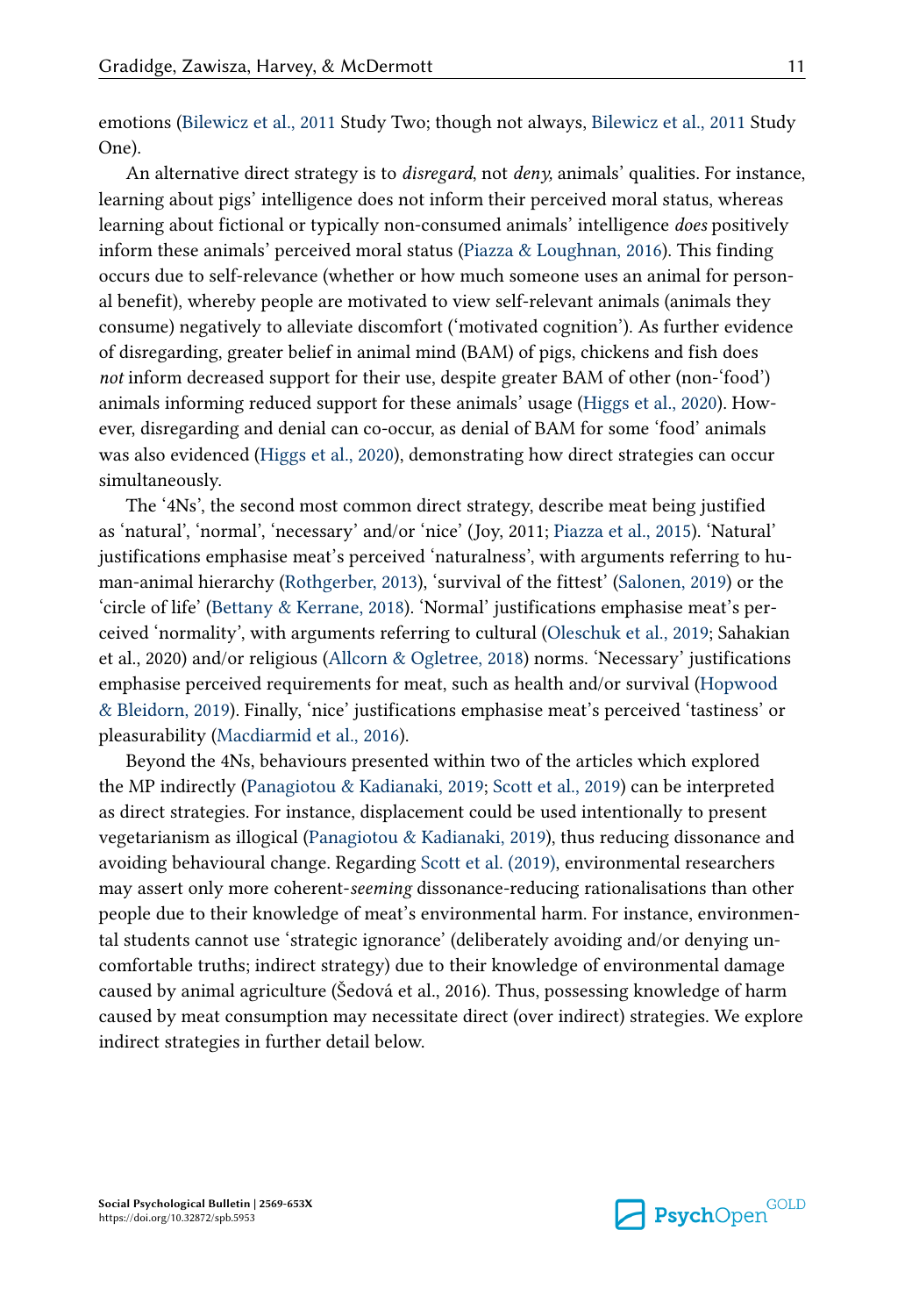#### **Indirect Strategies**

Indirect strategies, constituting four out of 49 total disengagement strategies and substrategies within this review (8.16%), are theorised to prevent dissonance *indirectly*  by avoiding thoughts about or exposure to meat's harmful consequences *pre*-trigger [\(Rothgerber, 2013\)](#page-24-0), thus avoiding triggers physically (e.g., avoiding slaughterhouse footage) or cognitively (e.g., avoiding thoughts about meat's origins). The most common indirect strategies involve dissociation and avoidance [\(Kunst & Hohle, 2016;](#page-23-0) 19 articles or 26.03%). For instance, people can avoid thinking about animal suffering and slaughter or meat's animal origins [\(Oleschuk et al., 2019\)](#page-23-0). Animals may also be treated as an 'absent referent' (Arcari, 2017), whereby meat is separated from animals using certain phrases (e.g., 'livestock'). Underreporting may also constitute an indirect strategy, whereby people avoid dissonance by misrepresenting and/or underestimating their meat consumption (Rothgerber, 2019).

Behaviour presented within one of the articles which explored the MP indirectly [\(Milford & Kildal, 2019\)](#page-23-0) can also be interpreted as an indirect strategy: Whilst the authors suggest meat consumption arises from genuine ignorance of meat's harmful consequences, this self-proclaimed ignorance could be strategic. 'Strategic ignorance' prevents dissonance indirectly by intentionally disregarding meat's harmful consequences, preventing necessary behavioural change. However, despite falsely appearing indifferent, 'strategically ignorant consumers' ([Onwezen & van der Weele, 2016](#page-23-0)) experience dissonance and only *appear* to not experience dissonance due to their strategic ignorance rendering dissonance undetectable. Thus, it may be difficult to distinguish between indirect strategies (e.g., 'strategic ignorance') and non-strategies (e.g., genuine ignorance).

#### **Aim 2c: Demographic Differences**

#### **Gender**

Twenty-two articles (30.14%<sup>6</sup>; see Table 6 in [Supplementary Materials](#page-21-0) for all articles exploring each demographic and psychographic variable) investigated gender's role in the MP. Fifteen found consistent gender differences, supporting [Rothgerber \(2020\)](#page-24-0). Overall, females (vs. males) typically disengage indirectly (vs. directly; [Piazza et al., 2015;](#page-24-0) [Rothgerber, 2013\)](#page-24-0), display less disengagement [\(Graça et al., 2016\)](#page-22-0), and demonstrate lower meat attachment [\(Dowsett et al., 2018;](#page-22-0) [Graça et al., 2015\)](#page-22-0), among other gender differences. Yet, one article found no gender differences. Specifically, gender did not affect facial recognition for 'consumable' vs. 'non-consumable' animals and did not moderate the relationship between perceived animal edibility and its perceived ability to suffer



<sup>6)</sup> The percentage reported for each demographic and psychographic variable is out of the total number of articles included within this review.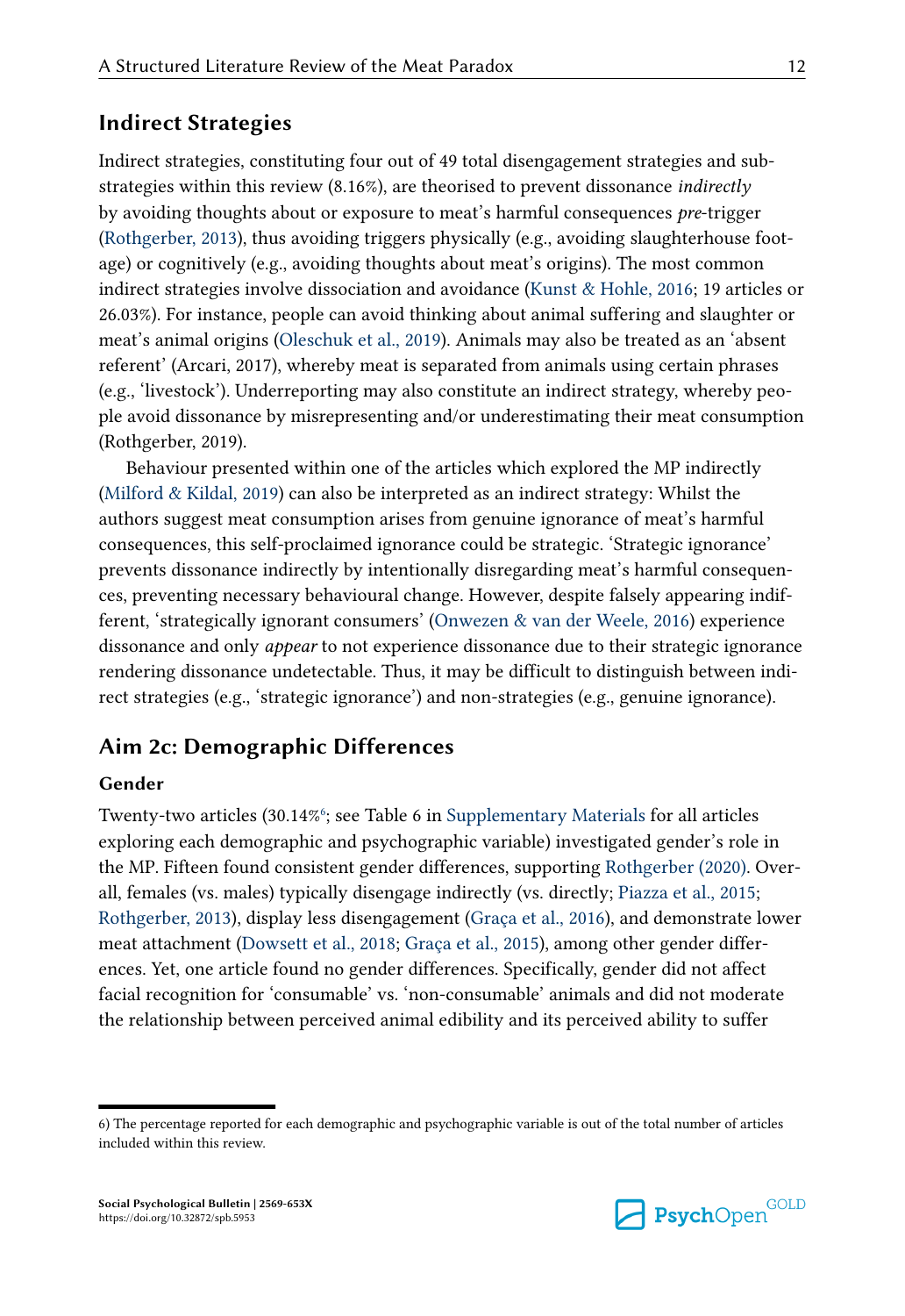(Bilewicz et al., 2016). However, the small sample size (*n* = 18) may have rendered gender differences statistically undetectable (Button et al., 2013).

Adding complexity, six articles found contradictory results. For example, gender did *not* predict meat consumption moralization (how much meat consumption is viewed as a moral issue; hereon *moralization*) in [Feinberg et al.'s \(2019\)](#page-22-0) first two studies, whereas females (vs. males) demonstrated greater moralization in Study Three. Gender also did not predict willingness to substitute meat and did not affect moral justification or moral concern about free-range or wild animal meat production ([Hartmann & Siegrist, 2020](#page-22-0)). Yet males (vs. females) more greatly morally justify (direct disengagement strategy) and are less morally concerned about *conventional* meat production and *seafood* ([Hartmann](#page-22-0)  [& Siegrist, 2020](#page-22-0)). This gender difference may arise from differing consumption levels of and attachment to conventional meat. For instance, males typically consume more meat [\(Rothgerber, 2013\)](#page-24-0) and are more attached to meat ([Dowsett et al., 2018](#page-22-0)) than females. Therefore, conventional meat production may elicit stronger dissonance for males due to greater behavioural investment, thus eliciting stronger, more direct, strategies (e.g., moral justification) in males but not females.

To conclude this section, the articles mostly evidence gender differences in MP, with greater engagement or indirect (vs. direct) disengagement in females (vs. males; supporting [Rothgerber, 2020](#page-24-0)). Additionally, some strategies (moralization; denial) seemingly correlate less with gender than others (meat attachment).

#### **Diet**

This review expands upon [Rothgerber \(2020\)](#page-24-0) by investigating diet's role in the MP. Nineteen articles (26.03%) investigated dietary preference, whereby meat consumers (vs. veg\*ns) demonstrate more meat attachment ([Graça et al., 2015](#page-22-0)), deny more emotions to animals [\(Bilewicz et al., 2011\)](#page-22-0) and endorse the 4Ns more ([Piazza et al., 2015\)](#page-24-0). However, even meat consumers differ. For example, greater meat consumption frequency correlates with greater disengagement ([Graça et al., 2016](#page-22-0); [Hartmann & Siegrist, 2020\)](#page-22-0) and carnistic defense (justifying meat consumption despite viewing animals positively; [Monteiro et al.,](#page-23-0) [2017\)](#page-23-0). Similarly, 'restricted omnivores' (people who reduce meat consumption; vs. meat consumers) endorse the 4Ns less and attribute animals as having greater mind [\(Piazza et](#page-24-0)  [al., 2015\)](#page-24-0), whilst pescatarians (vs. vegetarians) more greatly deny that fish are able to feel pain and demonstrate more speciesism ([Rosenfeld & Tomiyama, 2021](#page-24-0)).

However, even vegetarians who have occasionally consumed meat ('dietary violation') disengage from animals ([Rosenfeld & Tomiyama, 2019](#page-24-0)). Unlike meat consumers, these vegetarians use different strategies: highlighting past success at avoiding meat, resituating their vegetarianism motive as health-related (vs. ethics-related) and affirming future dietary adherence. Therefore, these vegetarians 'exceptionalise' dietary violations as one-off mistakes, move the focus of their diet away from animal welfare and reaffirm future commitment. Self-relevance and motivated cognition [\(Piazza & Loughnan, 2016\)](#page-24-0)

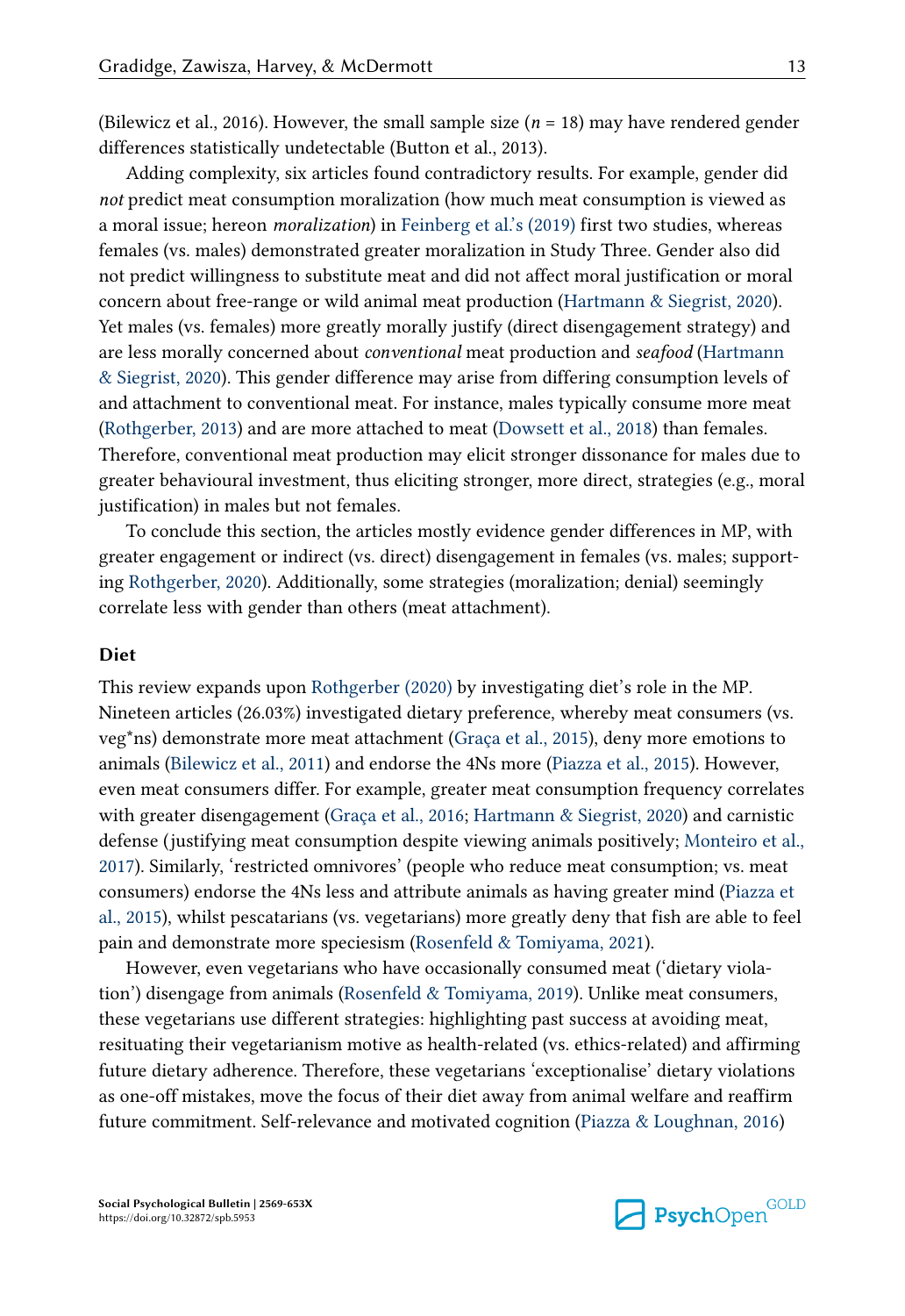can explain these findings, whereby, when people consume animals, they are motivated to view these animals negatively (for habitual meat consumers) or distance themselves from their meat consumption (for vegetarians with 'dietary violations').

However, not only does diet (and associated self-relevance) affect the strategies used, but it may constitute a strategy itself. For example, simply discussing animal welfare can occasionally strengthen dissonance-reducing strategies (perhaps due to reminding people of meat's animal origins) and increase meat consumption ('reactance'; [Rothgerber, 2014,](#page-24-0) [2020\)](#page-24-0). Reactance describes people responding to self-perceived threatening instructions to do something (consume less meat) by doing the opposite (consuming more meat; *behavioural reactance*) and/or deeming the issue less important than they did before (moralizing meat consumption less; *psychological reactance*). These deliberately opposing responses reinstate a sense of personal choice (Brehm, 1966). Three articles within this review [\(Dowsett et al., 2018; Feinberg et al., 2019](#page-22-0); [Lindgren, 2020\)](#page-23-0) evidence meat-related psychological reactance. For example, after watching videos on animal suffering in meat production, 'decreasers' demonstrate *reduced* meat consumption moralization over time and are less likely to reduce meat consumption than 'slight changers' or 'moralizers' [\(Feinberg et al., 2019](#page-22-0)).

To conclude this section, dietary identity, adherence and meat consumption frequency all inform moral (dis)engagement from animals, perhaps due to self-relevance and motivated cognition. Additionally, diet may constitute a strategy itself, whereby people respond to triggers by moralizing meat consumption *less* with psychological reactance.

#### **Age**

Eleven articles (15.07%) investigated the role of age in the MP. Whilst older (vs. younger) people typically consume less meat during snacking [\(de Backer et al., 2020\)](#page-22-0), morally justify conventional meat production and seafood less ([Hartmann & Siegrist, 2020\)](#page-22-0) and show less vegaphobia ([Vandermoere et al., 2019\)](#page-25-0), they also endorse the 4Ns more ([Piazza](#page-24-0) [et al., 2021\)](#page-24-0) and perceive animals as having lower capacities for boredom and hunger (but not fear and pain; [Peden et al., 2020](#page-24-0)). However, most articles found no relationship between age and moral (dis)engagement: Age did not predict meat consumption moralization [\(Feinberg et al., 2019](#page-22-0)), moral justifiability of free-range or wild animal meat production [\(Hartmann & Siegrist, 2020](#page-22-0)), or 4N endorsement ([Piazza et al., 2015](#page-24-0)).

Two articles ([Bettany & Kerrane, 2018](#page-22-0); [Bray et al., 2016\)](#page-22-0) investigated animal-meat perceptions among children and parents, demonstrating how parental attitudes impact childrens' perceptions of animals and meat. For example, [Bettany and Kerrane \(2018\)](#page-22-0) explored children's attitudes and behaviours towards meat originating from animals raised by the family ('petstock'). Parents often influenced children to change from completely rejecting meat (abstention preference, indicating *engagement*) after first learning of petstock's animal origins to consuming petstock meat with respect (attributive, indicating

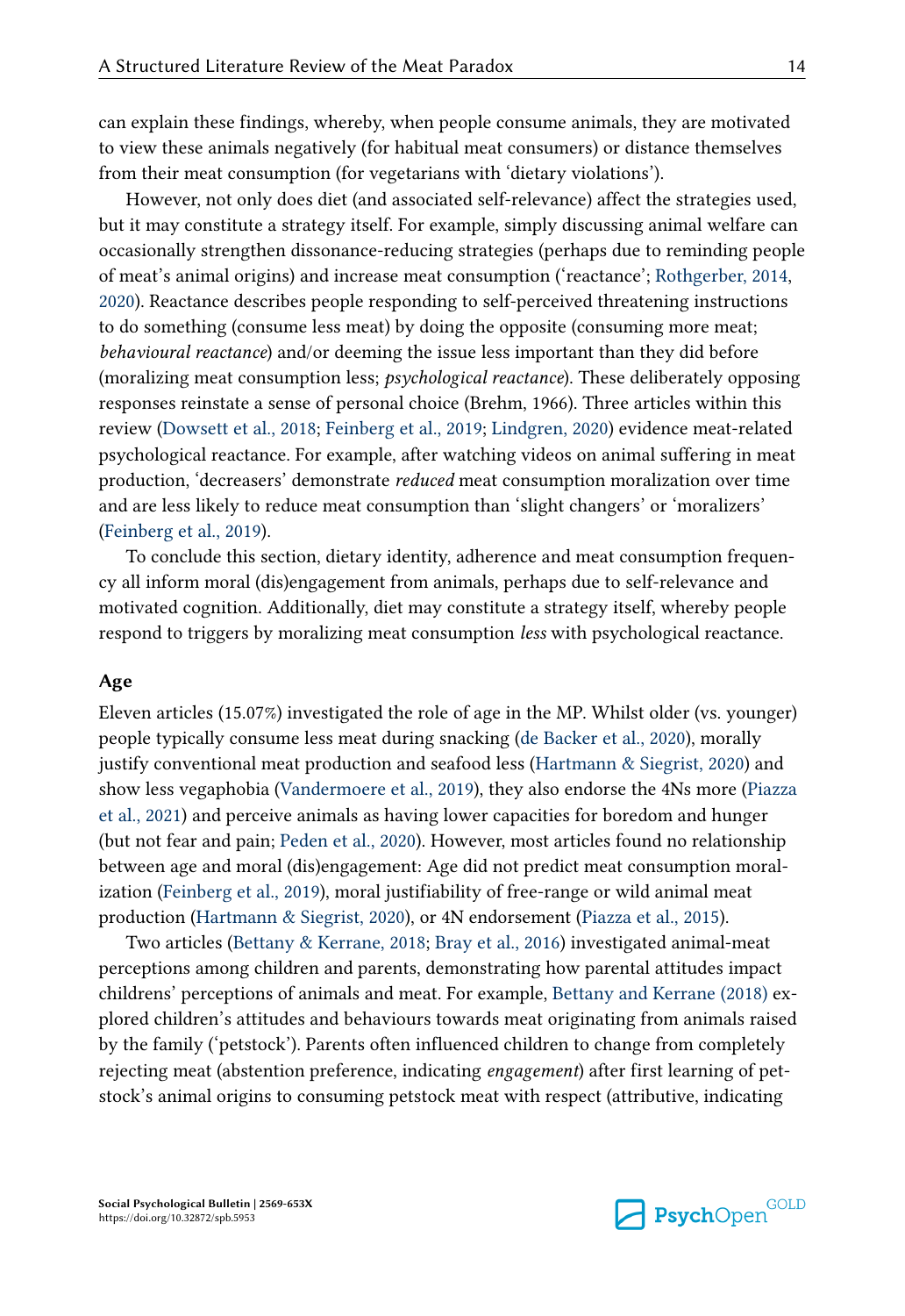*disengagement*) or consuming shop-bought meat only (avoidance, indicating partial disengagement).

To conclude this section, findings on age are currently either non-significant or contradictory. However, research on *children* indicates that childrens' perceptions of animals are informed by their parents and may fluctuate over time.

#### **Occupation**

Seven articles (9.59%) investigated the role of occupation in the MP. For instance, farmers (vs. animal rights supporters and urban public) view animals with greater instrumentality and less empathy ([Hills, 1993](#page-23-0)). Additionally, slaughterhouse workers demonstrate diffusion of responsibility (e.g., blaming the market; Lundström, 2018), whilst dairy industry consultants and farmers present animal welfare as beyond their control ([Taylor](#page-24-0) [& Fraser, 2019\)](#page-24-0).

This disengagement from animals seemingly contradicts the 'contact hypothesis' (Allport, 1954; Cook, 1985), whereby greater contact with an outgroup (e.g., animals) should encourage engagement towards the outgroup. However, greater closeness between humans and animals may maximise dissonance, due to intensely caring for animals yet being strongly involved in behaviours which harm them (e.g., slaughter), necessitating robust dissonance-reducing strategies. Additionally, people who work with 'food' animals profit from them (which could be termed 'financial self-relevance'). Thus, self-relevance research ([Piazza & Loughnan, 2016](#page-24-0)) indicates those who financially benefit from 'food' animals (vs. those who do not) may disengage from 'food' animals more *despite* greater familiarity.

Similarly, veterinary students with greater familiarity and/or intention to work with livestock in the future view animals and their welfare less positively ([Mariti et al.,](#page-23-0) [2018\)](#page-23-0), perhaps due to greater awareness that the animals will be slaughtered, eliciting disengagement. Yet greater familiarity and/or intention to work with *pets* improves perceptions of animals and their welfare ([Mariti et al., 2018](#page-23-0)), perhaps due to lower salience of animal slaughter when working with pets (vs. livestock).

Other articles demonstrate how slaughterhouse workers treat animals as 'absent referents' (indirect strategy; Lundström, 2018), whilst dairy farmers openly acknowledge dairy cow slaughter, portraying slaughter as beneficial for cows (direct strategy). Additionally, dairy farmers consistently demonstrate ambivalence (love vs. cruelty) towards their cows [\(Taylor & Fraser, 2019\)](#page-24-0). Combined, these results suggest slaughterhouse workers use more indirect strategies whilst farmers use more direct strategies. However, farmers do not always use direct strategies. For instance, pig farmers (vs. non-pig-farmers) do *not* deny pigs' mind (direct strategy) and rate pigs as *more* capable of experiencing hunger than cows, dogs and cats ([Peden et al., 2020\)](#page-24-0).

To conclude this section, findings on the relationship between occupation and the MP are contradictory. For instance, whilst some research suggests slaughterhouse workers

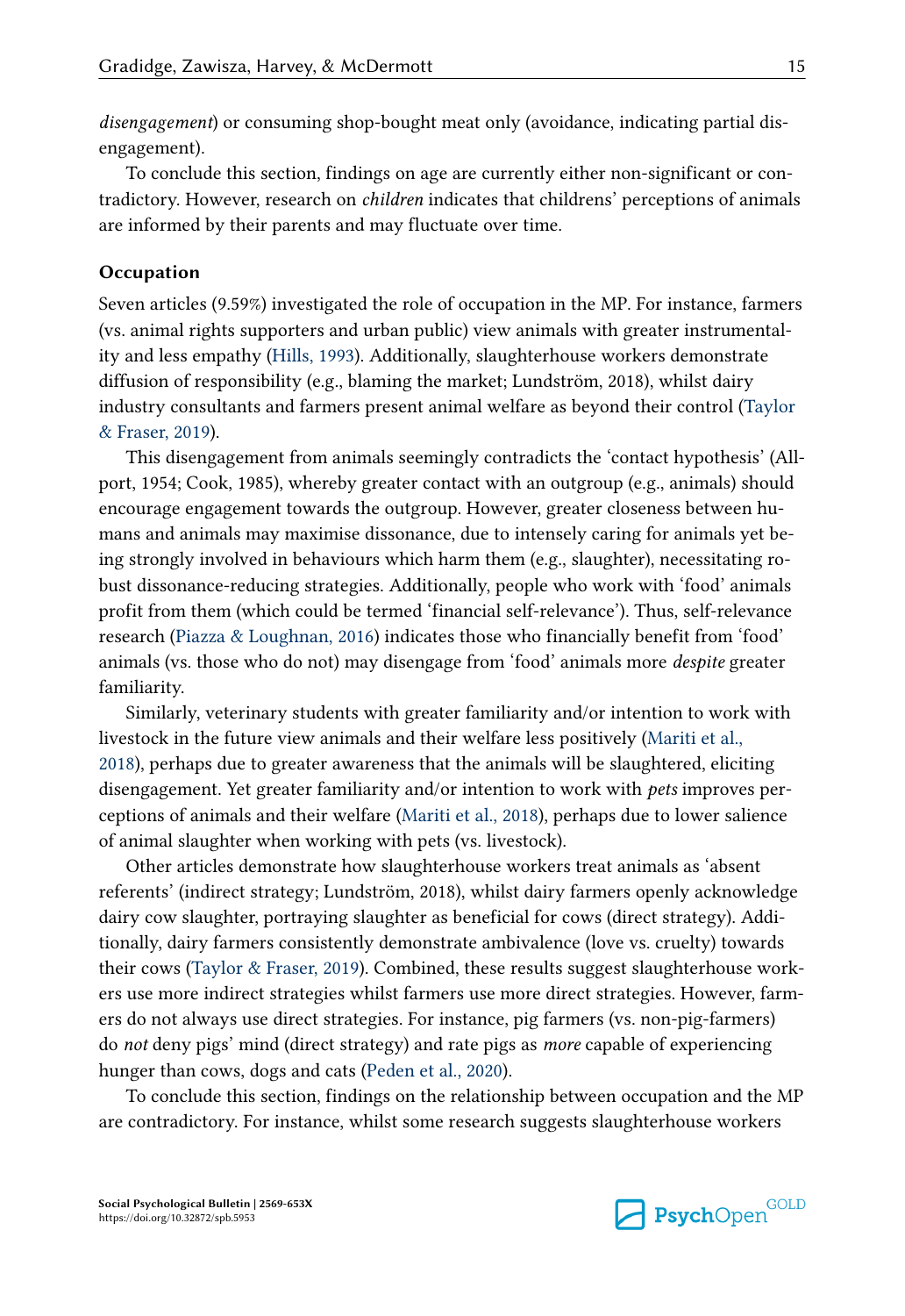use predominantly indirect strategies and farmers use predominantly direct strategies, other research evidences how farmers do not *always* use direct strategies. Farmers' disengagement from animals also seemingly contradicts the 'contact hypothesis', whereby greater contact with self-relevant animals may theoretically *increase* dissonance.

#### **Culture**

Evidencing the MP as cross-cultural (Joy, 2011), the articles originated from at least 24 countries, although consisted mostly of US, Australian, UK or international samples (see Table 7 in [Supplementary Materials](#page-21-0) for number of articles per country). Three articles (4.11%; [Kunst & Haugestad, 2018](#page-23-0); [Peden et al., 2020](#page-24-0); [Tian et al., 2016](#page-25-0)) found cross-cultural differences in the MP, supporting [Rothgerber \(2020\).](#page-24-0) For instance, Americans dissociate more than Ecuadorians [\(Kunst & Haugestad, 2018](#page-23-0)), whilst French (vs. Chinese) participants are more likely to deny animals' mind [\(Tian et al., 2016](#page-25-0)). These cultural differences may arise from differences in meat production ([Kunst & Haugestad, 2018\)](#page-23-0). For instance, Ecuadorian meat is often served with the animal's head still attached, whereas US meat is not, making dissociation harder for Ecuadorians to use than Americans. Similarly, people within China are more likely to be exposed to animal slaughter than people within France. The authors therefore suggest Chinese (vs. French) people are less shocked or disturbed by animal slaughter, thus experiencing less dissonance and explaining why they deny animals' mind less [\(Tian et al., 2016](#page-25-0)). A more puzzling cross-cultural difference is that participants within the Republic of Ireland (vs. Scotland or England) viewed animals as more capable of experiencing pain [\(Peden et al., 2020](#page-24-0)), despite highly similar meat production processes.

Finally, two qualitative articles found spontaneous reference to culture within meat justifications. Firstly, people used cultural repertoires to situate and explain their meat consumption ([Oleschuk et al., 2019](#page-23-0)), such as by presenting meat as part of one's cultural identity. Secondly, people demonstrate cross-cultural meat consumption differences [\(Salonen, 2019\)](#page-24-0). For example, a participant highly familiar with Aboriginal cultures believed in honouring animals killed for meat, a viewpoint perceived by the participant as uncommon within Western cultures. Whilst not tested directly, honouring may be a disengagement strategy (e.g., presenting animals' deaths as purposeful and thus reducing dissonance). However, another participant living within Southeast Asia also demonstrated honouring yet had *reduced* meat consumption. Thus, honouring may sometimes represent *engagement*, whereby respecting animals is linked to *lower* meat consumption.

To conclude this section, culture seemingly plays an important role in the MP, supporting [Rothgerber \(2020\).](#page-24-0) Additionally, culture may influence the treatment of 'food' animals [\(Salonen, 2019\)](#page-24-0) and be used to justify meat consumption ([Oleschuk et al., 2019](#page-23-0)).

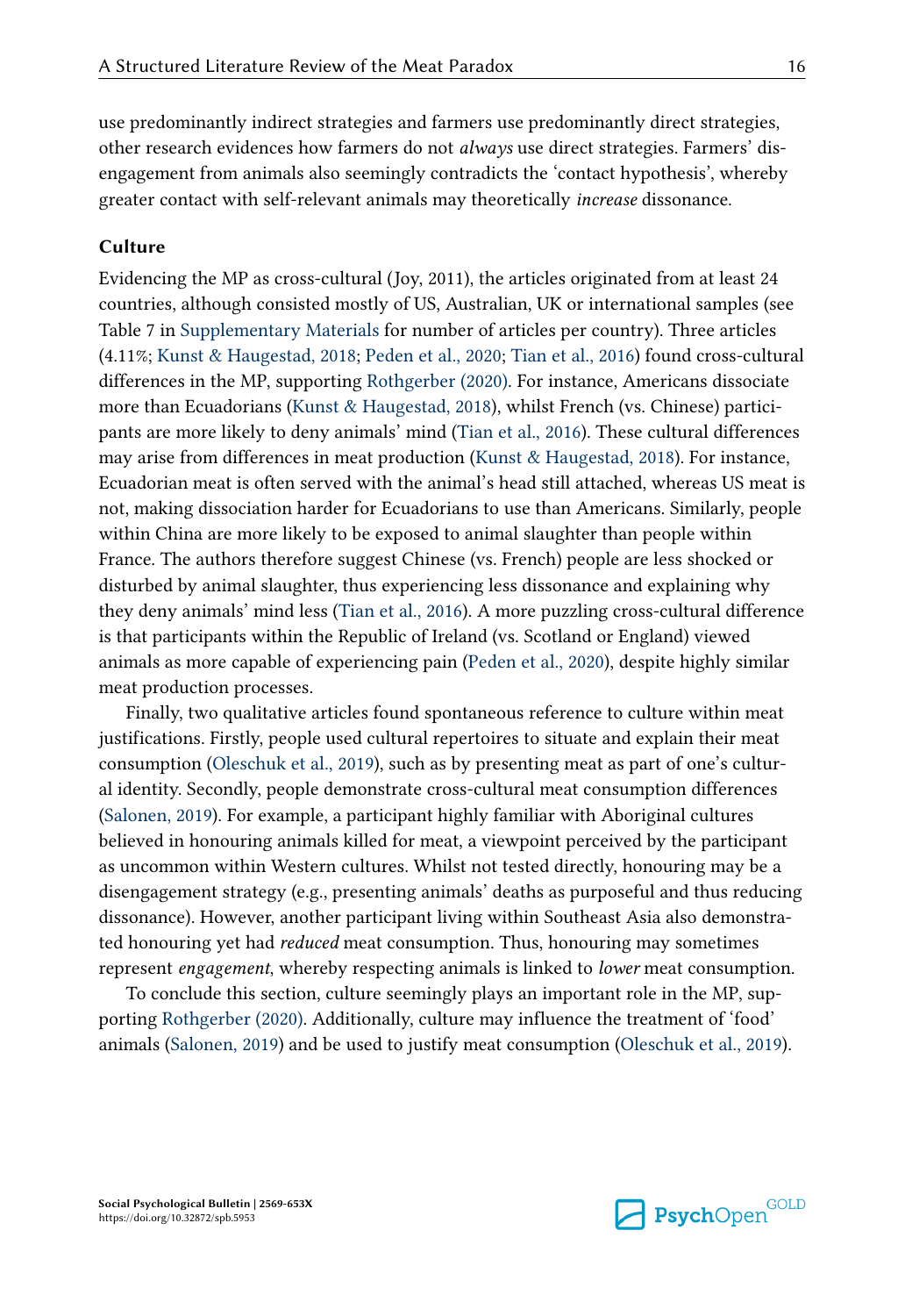#### **Socioeconomic Status (SES)**

Four articles (5.48%) investigated SES's role in the MP. Whilst those with higher (vs. lower) income viewed veganism as less tasty ([Bryant, 2019\)](#page-22-0), SES predicted neither moralization [\(Feinberg et al., 2019](#page-22-0)) nor disengagement ([Hopwood & Bleidorn, 2019;](#page-23-0) [Piazza et](#page-24-0)  [al., 2015\)](#page-24-0). Therefore, SES does *not* appear to predict dissonance or dissonance-reducing strategies.

#### **Educational Status**

Three articles (4.11%) measured relationships between educational status and the MP. People of higher (vs. lower) educational status consume less meat ([de Backer et al.,](#page-22-0)  [2020;](#page-22-0) [Vandermoere et al., 2019\)](#page-25-0) and report greater intention to reduce animal product consumption ([Bryant, 2019](#page-22-0)). Thus, people of higher (vs. lower) educational status may experience more engagement towards animals.

#### **Religion**

Three articles (4.11%) measured or demonstrated references to religion within disengagement strategies. Religion did not predict moralization [\(Feinberg et al., 2019](#page-22-0)), indicating no effect of religion on the MP. However, two articles qualitatively evidenced the role of religious justifications. For example, participants linked meat consumption to God's abundant provision of food ([Salonen, 2019](#page-24-0)) and emphasised ethical animal slaughter within Islam ([Oleschuk et al., 2019](#page-23-0)). Participants also emphasised meat's necessity within their religion (e.g., traditions; [Salonen, 2019](#page-24-0)), again highlighting how disengagement strategies ('necessary' and religious justifications) co-occur. Together, these findings suggest religion informs the type of dissonance-reducing strategies used and meat practices and perspectives, yet does not inform moralization.

#### **Ethnicity**

One article [\(Feinberg et al., 2019](#page-22-0)) measured the role of ethnicity in the MP, considering one outcome (moralization) only. Within the first two studies, ethnicity did not predict moralization, but White (vs. non-White) people were more likely to be 'moralizers' within Study Three. The reasons for these contradictory findings are unclear, as ethnicity was measured identically throughout the studies by comparing White vs. non-White people.

## **Aim 2c: Psychographic Variables**

#### **Individual Differences**

Six articles (8.22%) investigated links between individual differences and the MP. Most of these articles (supporting [Rothgerber, 2020](#page-24-0)) found higher (vs. lower) social dominance orientation (SDO; believing some groups are naturally superior to others) correlated

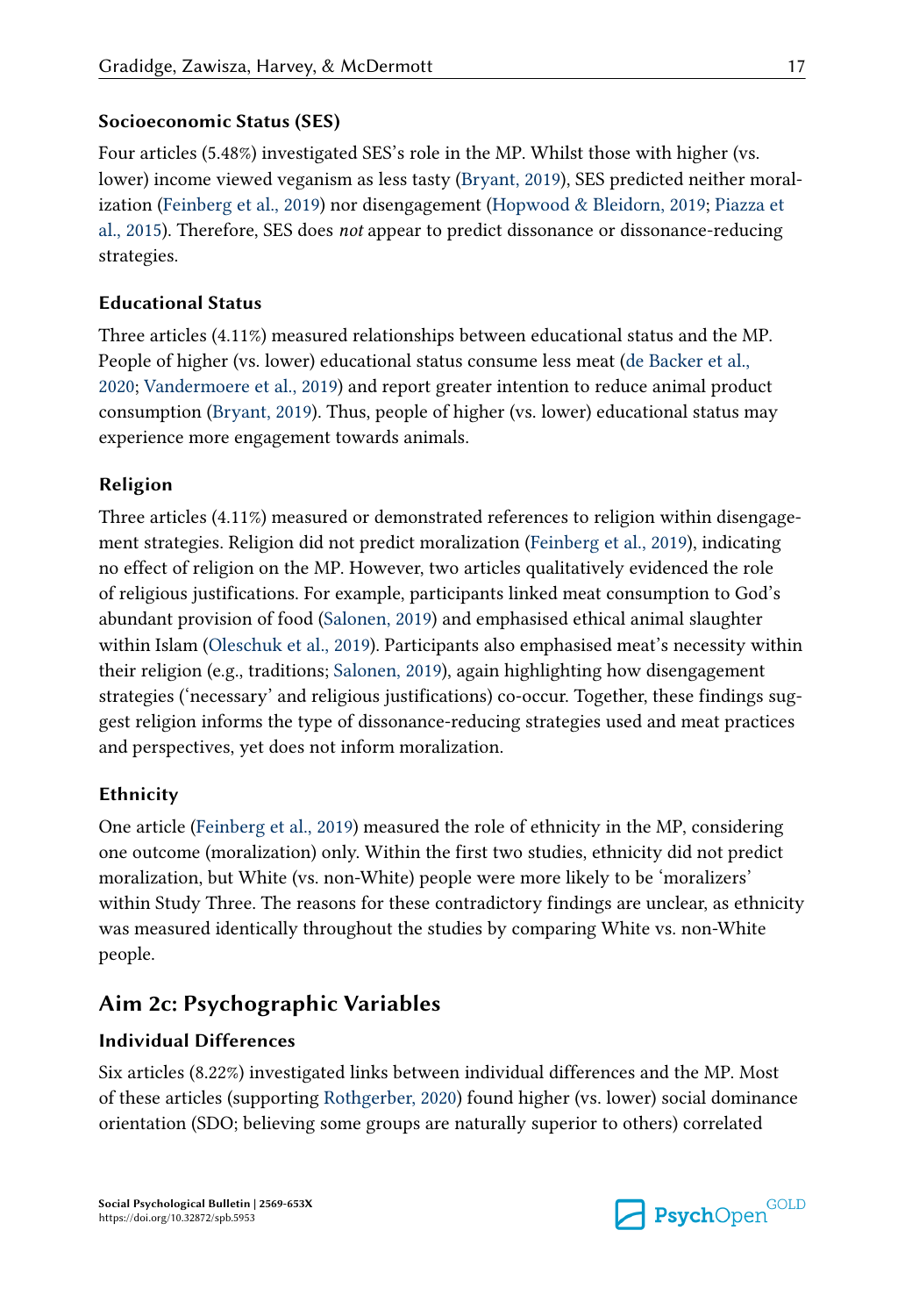with greater disengagement, including greater denial of animal emotion [\(Bilewicz et al.,](#page-22-0)  [2011\)](#page-22-0) and mind [\(Piazza et al., 2015](#page-24-0)), more 4N endorsement and lower moral concern for animals [\(Piazza et al., 2015](#page-24-0)). Additionally, greater SDO mediated positive relationships between meat consumption and both carnistic domination (belief in dominance of humans over animals) and carnistic defence ([Monteiro et al., 2017\)](#page-23-0). However, contradicting [Rothgerber \(2020\),](#page-24-0) SDO could not explain differences in ascription of animal emotion in veg\*ns vs. meat consumers [\(Bilewicz et al., 2011](#page-22-0)) and did not always predict increased meat consumption willingness nor reduced meat disgust [\(Earle et al., 2019](#page-22-0)).

Similarly, those higher in right-wing authoritarianism (RWA; believing in traditional authorities and supporting societal norms) show less animal empathy and meat consumption distress, and greater anti-veg\*nism, 4N endorsement, meat consumption willingness [\(Earle et al., 2019\)](#page-22-0), and carnistic domination ([Monteiro et al., 2017\)](#page-23-0). The current articles evidence how SDO and RWA correlate with negative perceptions of animals, aligning with general SDO and RWA literature whereby these variables correlate with negative views of human outgroups (Whitley, 1999).

#### **Gender Attitudes**

Six articles (8.22%) explored effects of gender attitudes on the MP. For instance, greater meat-eating-justification endorsement (supporting rationalisations which justify meat consumption) correlated with greater hostile sexism (gender-based prejudice involving explicit ill will towards people of a certain gender; Glick & Fiske, 1996, 1997), benevolent sexism (gender-based prejudice seemingly involving good intentions towards people of a certain gender yet undermining their competence; Glick & Fiske, 1996, 1997) and support for traditional gender roles, and less gender role transcendence (the ability to ignore gender roles; [Allcorn & Ogletree, 2018](#page-21-0)). Conversely, men who value 'new masculinity' more (vs. less) are less attached to and, consequently, consume less meat ([de Backer et al.,](#page-22-0) [2020\)](#page-22-0).

These findings suggest gender differences in MP (males demonstrating greater disengagement and direct strategies than females; [Graça et al., 2016;](#page-22-0) [Rothgerber, 2013](#page-24-0)) can be explained by traditional gender attitudes. Indeed, four articles demonstrate how these gender differences arise from representations of masculinity. For example, military men and women perceive meat consumption as inherently masculine and linked to 'man as hunter' gender stereotypes [\(Kildal & Syse, 2017](#page-23-0); [Milford & Kildal, 2019\)](#page-23-0). This masculinity is viewed as positive and important, motivating men and women to be 'ultra-masculine' to fit their military environment. Therefore, combined with [de Backer et al.'s \(2020\)](#page-22-0) findings above, anyone (man *or* woman) who values 'traditional' masculinity more engages less with animals.

This research evidences how masculinity stereotypes necessitate males, and/or those wishing to be 'masculine', to disengage from consumed animals, perhaps explaining why females identify as veg\*n more than males (63% female vs. 37% male vegans;

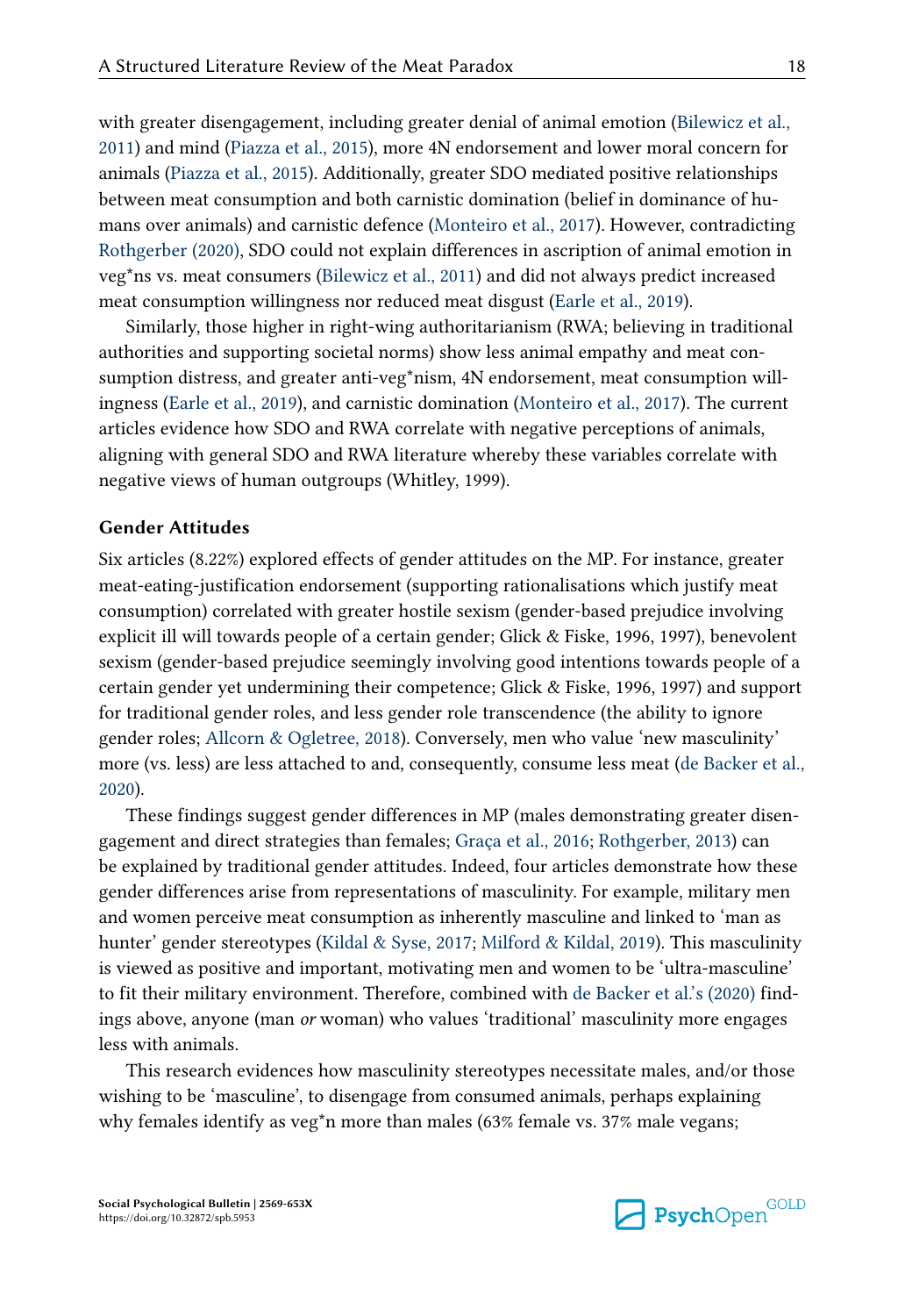TVS, 2016). Additionally, *within*-gender differences resulting from gender attitudes can occur [\(de Backer et al., 2020\)](#page-22-0), whereby those who believe less in traditional masculinity demonstrate greater engagement with animals.

### **Political Ideology**

Four articles (5.48%) explored links between political ideology and the MP. For instance, left-wing (vs. right-wing) participants viewed veg\*nism more positively on aspects including ethicality and environmental benefit and demonstrated greater meat reduction willingness ([Bryant, 2019](#page-22-0)). Similarly, supporting [Rothgerber \(2020\),](#page-24-0) greater conservatism correlates with greater 4N endorsement, anti-veg\*nism and meat consumption willingness, and lower animal empathy and meat distress ([Earle et al., 2019\)](#page-22-0). Veg\*nism itself is also politicised as left-wing and 'politically correct', whilst meat consumption is deemed right-wing [\(Lindgren, 2020\)](#page-23-0). Yet, contradicting these articles, [Feinberg et al. \(2019\)](#page-22-0) found no relationship between political ideology and moralization. Thus, except for [Feinberg et](#page-22-0)  [al. \(2019\)](#page-22-0), political orientation seems to influence MP outcomes.

#### **Values**

Two articles (2.74%) explored relationships between values and the MP. For instance, those more (vs. less) concerned about the environment and animal welfare demonstrate lower 4N endorsement [\(Piazza et al., 2015](#page-24-0)). Conversely, those valuing excitement and recognition demonstrate greater 'nice' justifications, those valuing obedience, national security, salvation, excitement and recognition demonstrate greater 'necessary' justifications and those valuing pleasure and comfort demonstrate greater 'natural' justifications [\(Hopwood & Bleidorn, 2019](#page-23-0)) Thus, different values correlate with different MP outcomes.

#### **Religiosity**

One article (1.37%) explored religiosity's role in the MP, finding that, within Study Three (but not Study Two), religiosity predicted greater moralization. The reason for this contradictory finding on moralization across studies is unclear. Additionally, it is unclear why *religiosity* had a predictive effect within one study, whereas *religion* had no predictive effects.

## **Limitations and Directions for Future Research**

Whilst this review provides unique insight into direct and indirect support for the MP alongside its triggers, strategies and moderators, it has some limitations: distinguishing between direct vs. indirect support for MP, subjectivity in classifying behaviours, and potential artificial inflation of frequency of triggers and strategies. We discuss these limitations and provide suggestions for future research.

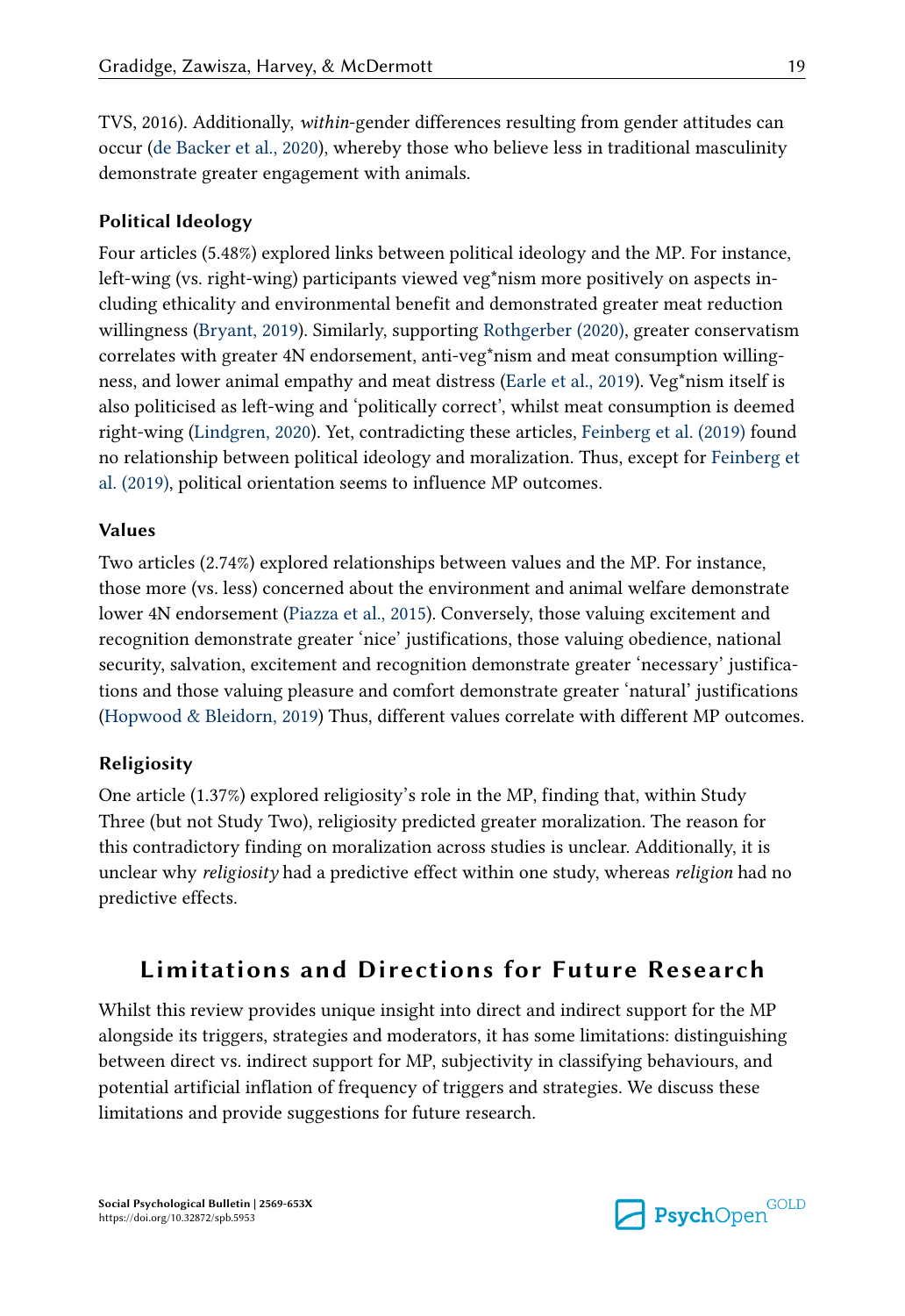Firstly, whilst we have distinguished between direct and indirect support for the MP, most articles only provided *indirect* support. That is, most articles *inferred* dissonance instead of directly measuring it. Lack of direct measurement means that, whilst data may agree with MP theory, data could equally be interpreted with non-MP explanations (e.g., [Milford & Kildal, 2019;](#page-23-0) [Panagiotou & Kadianaki; 2019](#page-24-0); [Scott et al., 2019](#page-24-0)). Additionally, research which *does* provide direct support (through self-reported discomfort and/or negative affect) is sparse and has not yet measured physiological arousal. To overcome these limitations, future research should measure dissonance (including via physiological arousal), and its relation to triggers and strategies, directly (as seen within e.g., [Bastian](#page-22-0)  [et al., 2012\)](#page-22-0). For instance, research could alter whether a trigger is present vs. absent, test post-trigger dissonance using the Dissonance Affect Questionnaire (Harmon-Jones, 2000) and skin conductance response, and measure subsequent use of dissonance-reducing strategies followed by post-strategy dissonance. Theoretically, triggers should increase post-trigger dissonance, in turn increasing strategy usage and subsequently reducing post-strategy dissonance. Post-trigger dissonance should mediate the relationship between triggers and strategies, whilst strategies should mediate the relationship between post-trigger and post-strategy dissonance.

A second limitation is the inherent subjectivity of categorising behaviours (e.g., engagement vs. disengagement; direct vs. indirect disengagement). For instance, reported reduced meat consumption may be genuine engagement or (intentionally or unintentionally) underreported and thus disengagement ([Rothgerber, 2014](#page-24-0)). Additionally, whilst direct and indirect strategies are *theoretically* used at different times ([Kunst & Hohle,](#page-23-0)  [2016;](#page-23-0) [Rothgerber, 2013](#page-24-0)), this hypothesis has not yet been directly tested. Therefore, strategies commonly classed in the literature (and hence here) as direct strategies may instead be indirect and vice versa. Thus, whilst we hope that this review, alongside the MRCD framework, provides an initial structure to categorise behavioural indicators of MP, future research must test and refine these categories. For example, research may directly detect underreporting by measuring meat consumption covertly through a food diary (vs. self-reported meat consumption), enabling categorisation of reported reduced meat consumption as engagement or disengagement. Future research should also measure different strategies across timepoints. For instance, [Kunst and Hohle \(2016\)](#page-23-0)  hypothesise that dissociation is utilised *before* meat consumption to discourage thinking about consumed animals, as this thinking would elicit empathy and disgust and render meat consumption impossible. Conversely, denial of mind may be used *after* meat consumption, whereby active legitimisation of meat consumption becomes necessary to alleviate strong guilt. Research should therefore measure denial of mind, dissociation, disgust, empathy and guilt throughout the meat consumption process (before, during and after) to test differential uses and effects of dissociation vs. denial of mind.

Finally, as discussed by [Rothgerber \(2020\),](#page-24-0) more (vs. less) common triggers and strategies within this review may simply have been included within (quantitative) studies

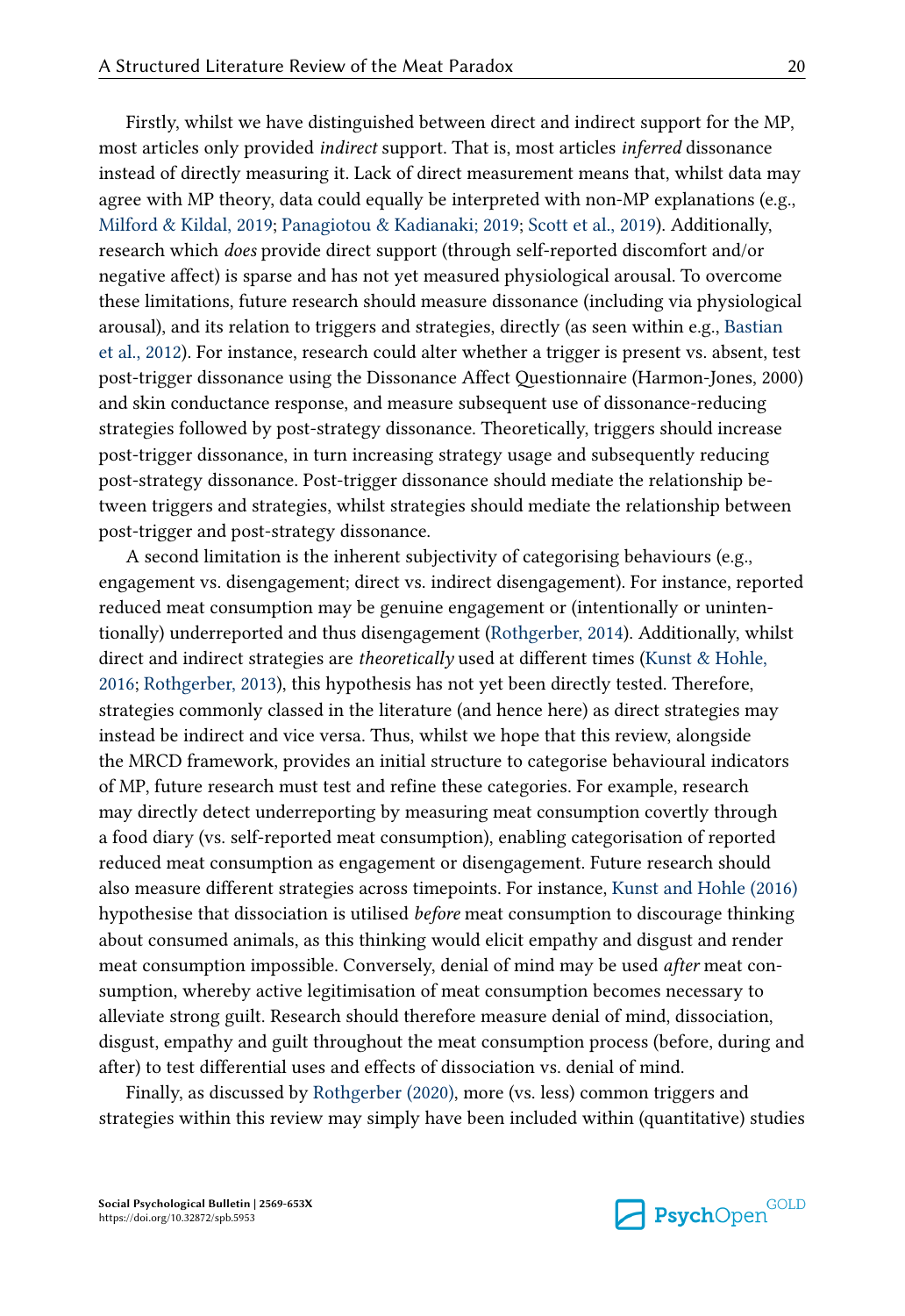more often instead of *naturally* occurring more often and/or being stronger triggers or strategies. For instance, quantitative articles pre-determine which triggers to include, and typically repeatedly utilise the same quantitative predetermined scales, artificially inflating frequency of triggers and strategies ([Rothgerber, 2020](#page-24-0)). Conversely, qualitative studies enable participants to choose their own strategies. Thus, qualitative studies may more accurately determine how commonly strategies are used naturally. To overcome the limitation with quantitative studies, future research should directly contrast triggers to determine which ones elicit the strongest dissonance and contrast strategies to determine their effectiveness in reducing dissonance.

## **Conclusion and Implications**

Extending the current literature and the MRCD framework [\(Rothgerber, 2020;](#page-24-0) see Figure 1 in the [Supplementary Materials](#page-21-0) for visual illustration), this review answers *RQ1* for the first time, predominantly supporting the MP indirectly and directly whilst also exploring alternative theoretical interpretations. Answering *RQ2*, this review also supports the framework by classifying triggers into the categories 'reminder of animal suffering', 'reminder of meat's animal origins', 'reminder of own meat consumption', 'reminder of own meat consumption and animal harm' or 'exposure to vegetarians', alongside extending the framework by highlighting two novel triggers: 'purported edibility' and 'threat'. Aligning with [Rothgerber \(2013](#page-24-0), [2020\)](#page-24-0), this review also answered *RQ3* by reviewing engagement and disengagement strategies, whereby disengagement strategies mostly agreed with previously described categories ([Graça et al., 2016;](#page-22-0) [Rothgerber, 2013](#page-24-0), [2020\)](#page-24-0) alongside a new 'veg\*n-focused' strategy. Uniquely, this review also extended the MRCD framework by exploring moderators beyond gender and culture (*RQ4*), highlighting how some moderators (e.g., gender, culture, beliefs, occupation), yet not others (e.g., age, ethnicity), affect strategies used. This review also uniquely highlights how time dynamics influence MP, implying future MP models must consider time.

Utilising systematic literature searches, this review has theoretical implications for MP, CDT and social psychology literature, extending previous models [\(Rothgerber, 2020\)](#page-24-0) and addressing gaps in the literature. For example, the current paper reviews all known MP triggers and strategies, supports the MP, devises new classifications for triggers and strategies and uniquely explores all currently researched MP moderators. The review also has implications for social psychological research on gender (e.g., gender attitudes; masculinity), speciesism (e.g., self-relevance) and culture (e.g., meat practices as cultural expression). Alongside contributing new knowledge, this review also highlights continuing gaps in the literature and provides extensive suggestions for future research.

Practically, expanding on [Rothgerber \(2020\)](#page-24-0), this review uniquely suggests that some people are more likely to engage with animals than others (see Gradidge & Zawisza, 2019), including: females [\(Rothgerber, 2013\)](#page-24-0), those who value masculinity less [\(Kildal](#page-23-0)

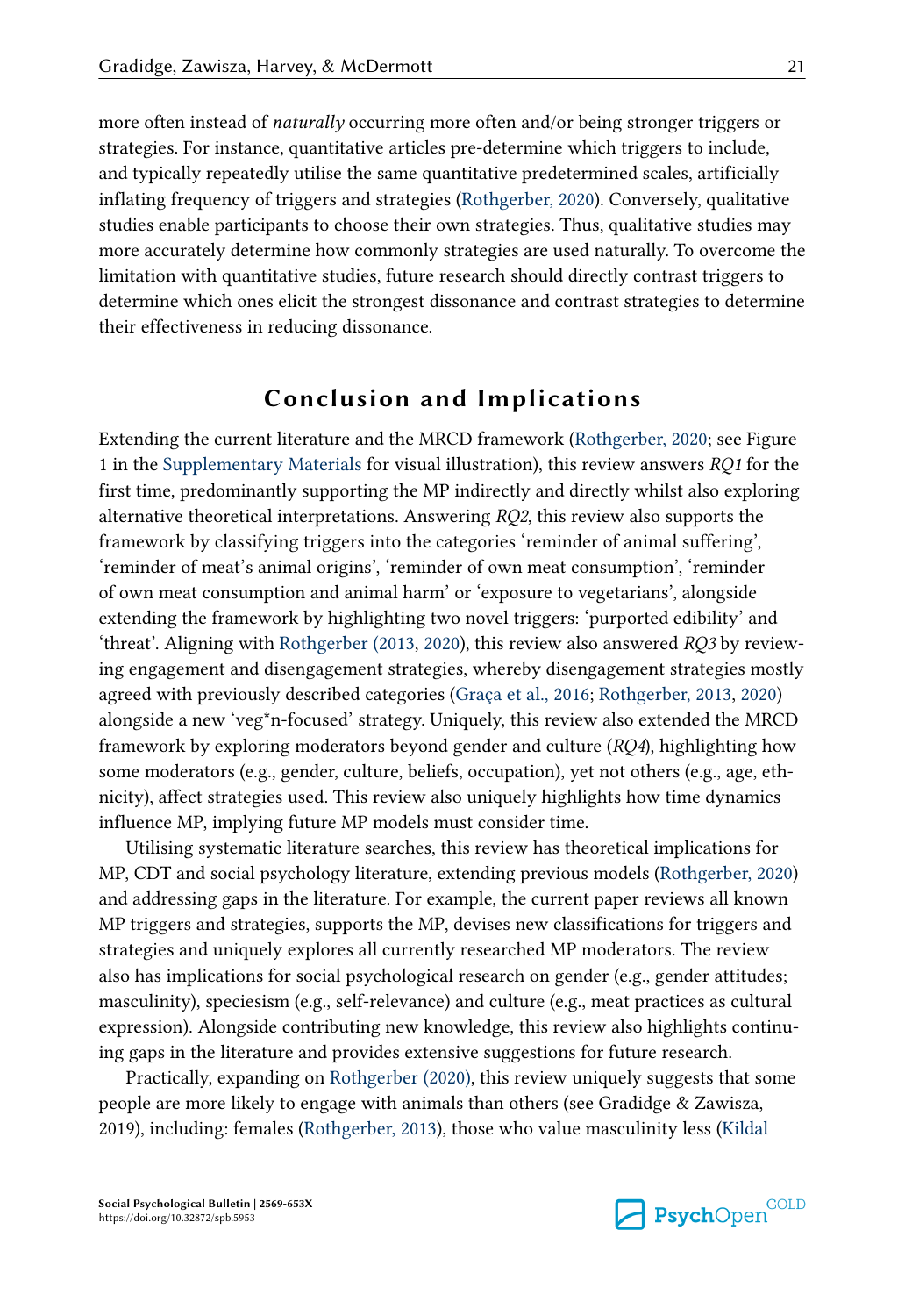<span id="page-21-0"></span>[& Syse, 2017](#page-23-0); [Milford & Kildal, 2019\)](#page-23-0), have less traditional gender attitudes (Allcorn & Ogletree, 2018) and males who value 'new masculinity' [\(de Backer et al., 2020\)](#page-22-0). Thus, people from these groups may be more responsive to meat reduction interventions.

To conclude, this review supports CDT and the MRCD framework ([Rothgerber, 2020](#page-24-0)). Additionally, the review provides notable novel contributions and extensions to the MRCD framework by discussing alternative explanations to CDT, exploring all currently evidenced variations in how MP is triggered and resolved and by discussing all currently researched MP moderators. The review also offers novel and important directions for future research to seek clarity in the MP literature. We hope it will inspire researchers to develop MP theory further and facilitate necessary and positive social changes regarding meat consumption.

**Funding:** The authors have no funding to report.

**Acknowledgments:** We would like to acknowledge the anonymous reviewers for their constructive comments.

**Competing Interests:** The authors have declared that no competing interests exist.

### **Supplementary Materials**

This document includes additional materials to supplement the structured literature review (SLR), including: further references, demonstration of how the SLR extends the MRCD framework, search terms, all articles included within the SLR, all triggers and strategies, and the number of articles for each demographic/psychographic variable and per country (for access see Index of Supplementary Materials below).

#### **Index of Supplementary Materials**

Gradidge, S., Zawisza, M., Harvey, A. J., & McDermott, D. T. (2021). *Supplementary materials to "A structured literature review of the meat paradox"* [Additional information]. OSF. <https://osf.io/j7wru/>

### **References**

*Note. The reference list only contains the key references. All other references are included in the Supplementary Materials.*

- Allcorn, A., & Ogletree, S. M. (2018). Linked oppression: Connecting animal and gender attitudes. *Feminism & Psychology, 28*(4), 457-469.<https://doi.org/10.1177/0959353518759562>
- Anderson, E. C., & Barrett, L. (2016). Affective beliefs influence the experience of eating meat. *PLoS One, 11*(8), Article e0160424.<https://doi.org/10.1371/journal.pone.0160424>

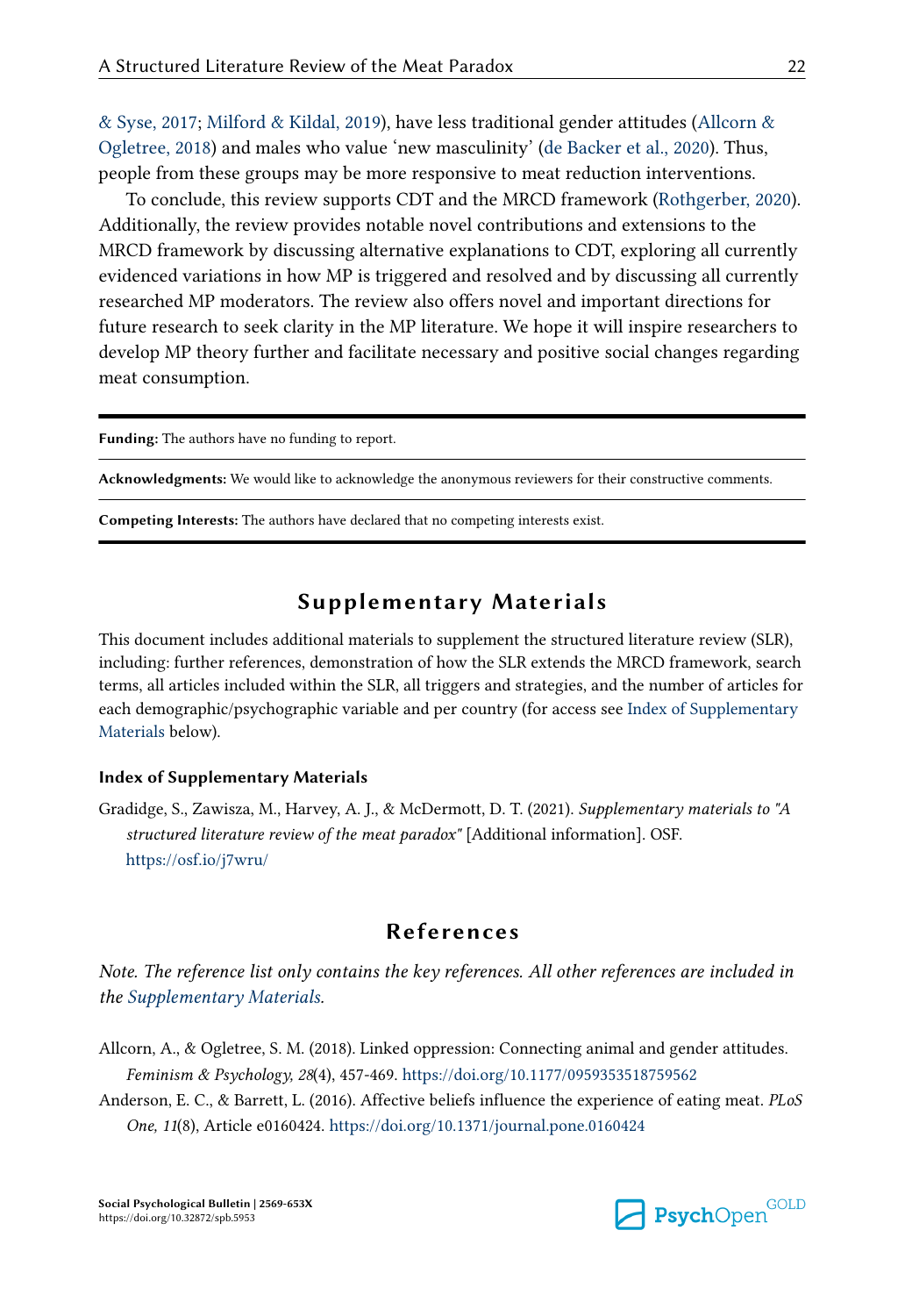- <span id="page-22-0"></span>Bastian, B., Loughnan, S., Haslam, N., & Radke, H. R. (2012). Don't mind meat? The denial of mind to animals used for human consumption. *Personality and Social Psychology Bulletin, 38*(2), 247-256. <https://doi.org/10.1177/0146167211424291>
- Benningstad, N. C. G., & Kunst, J. R. (2020). Dissociating meat from its animal origins: A systematic literature review. *Appetite, 147*, Article 104554. <https://doi.org/10.1016/j.appet.2019.104554>
- Bettany, S. M., & Kerrane, B. (2018). Figuring the pecking order: Emerging child food preferences when species meet in the family environment. *European Journal of Marketing, 52*(12), 2334-2355. <https://doi.org/10.1108/EJM-10-2017-0749>
- Bilewicz, M., Imhoff, R., & Drogosz, M. (2011). The humanity of what we eat: Conceptions of human uniqueness among vegetarians and omnivores. *European Journal of Social Psychology, 41*(2), 201-209.<https://doi.org/10.1002/ejsp.766>
- Bray, H. J., Zambrano, S. C., Chur-Hansen, A., & Ankeny, R. A. (2016). Not appropriate dinner table conversation? Talking to children about meat production. *Appetite, 100*, 1-9. <https://doi.org/10.1016/j.appet.2016.01.029>
- Bryant, C. J. (2019). We can't keep meating like this: Attitudes towards vegetarian and vegan diets in the United Kingdom. *Sustainability, 11*(23), Article 6844.<https://doi.org/10.3390/su11236844>
- de Backer, C., Erreygers, S., De Cort, C., Vandermoere, F., Dhoest, A., Vrinten, J., & Van Bauwel, S. (2020). Meat and masculinities: Can differences in masculinity predict meat consumption, intentions to reduce meat and attitudes towards vegetarians? *Appetite, 147*, Article 104559. <https://doi.org/10.1016/j.appet.2019.104559>
- Dowsett, E., Semmler, C., Bray, H., Ankeny, R. A., & Chur-Hansen, A. (2018). Neutralising the meat paradox: Cognitive dissonance, gender, and eating animals. *Appetite, 123*, 280-288. <https://doi.org/10.1016/j.appet.2018.01.005>
- Earle, M., Hodson, G., Dhont, K., & MacInnis, C. (2019). Eating with our eyes (closed): Effects of visually associating animals with meat on antivegan/vegetarian attitudes and meat consumption willingness. *Group Processes & Intergroup Relations, 22*(6), 818-835. <https://doi.org/10.1177/1368430219861848>
- Feinberg, M., Kovacheff, C., Teper, R., & Inbar, Y. (2019). Understanding the process of moralization: How eating meat becomes a moral issue. *Journal of Personality and Social Psychology, 117*(1), 50-72.<https://doi.org/10.1037/pspa0000149>
- Graça, J., Calheiros, M. M., & Oliveira, A. (2016). Situating moral disengagement: Motivated reasoning in meat consumption and substitution. *Personality and Individual Differences, 90*, 353-364. <https://doi.org/10.1016/j.paid.2015.11.042>
- Graça, J., Oliveira, A., & Calheiros, M. M. (2015). Meat, beyond the plate: Data-driven hypotheses for understanding consumer willingness to adopt a more plant-based diet. *Appetite, 90*, 80-90. <https://doi.org/10.1016/j.appet.2015.02.037>
- Hartmann, C., & Siegrist, M. (2020). Our daily meat: Justification, moral evaluation and willingness to substitute. *Food Quality and Preference, 80*, Article 103799. <https://doi.org/10.1016/j.foodqual.2019.103799>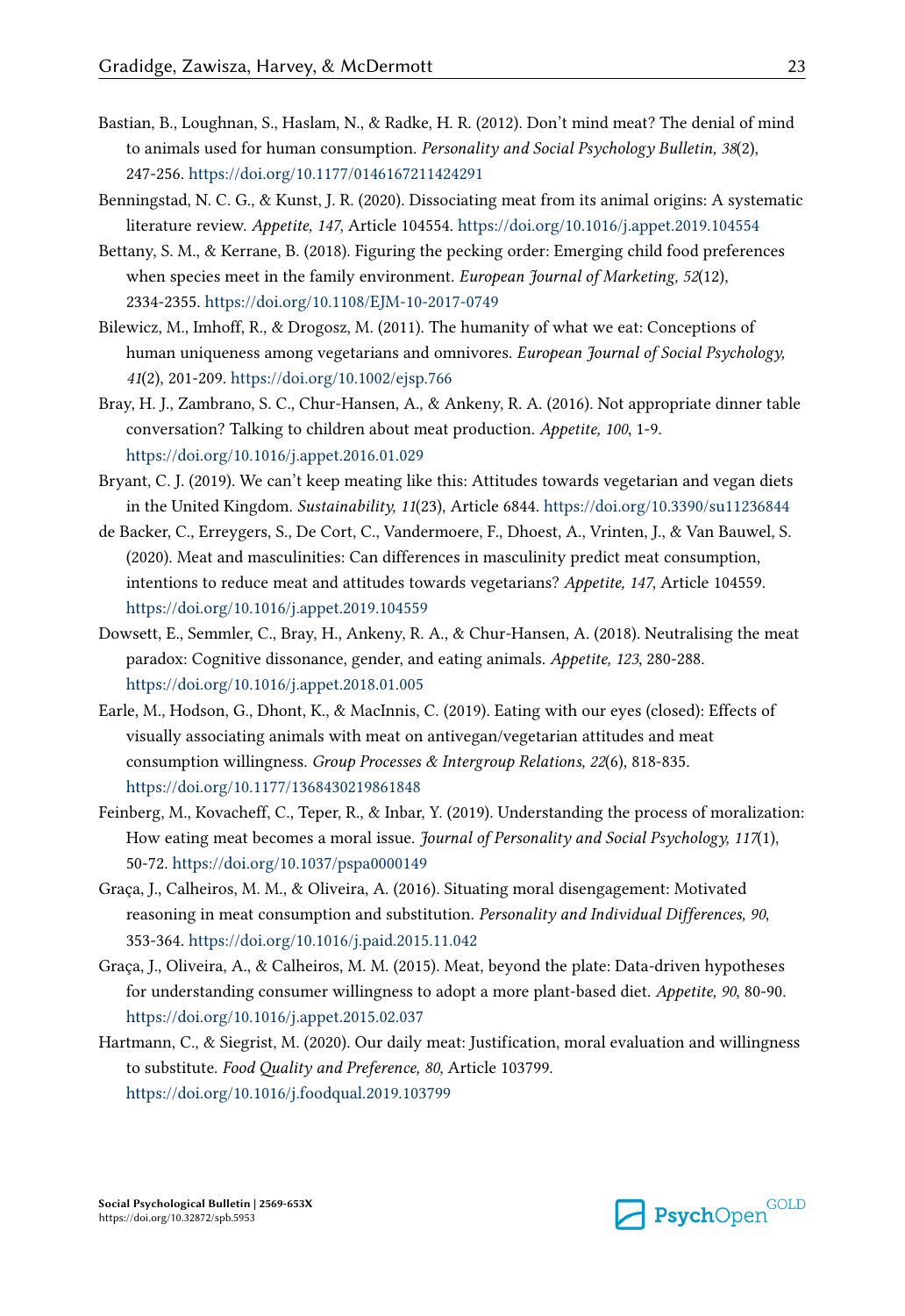- <span id="page-23-0"></span>Higgs, M. J., Bipin, S., & Cassaday, H. J. (2020). Man's best friends: Attitudes towards the use of different kinds of animal depend on belief in different species' mental capacities and purpose of use. *Royal Society Open Science, 7*(2), Article 191162. <https://doi.org/10.1098/rsos.191162>
- Hills, A. M. (1993). The motivational bases of attitudes toward animals. *Society & Animals, 1*(2), 111-128. <https://doi.org/10.1163/156853093X00028>
- Hopwood, C. J., & Bleidorn, W. (2019). Psychological profiles of people who justify eating meat as natural, necessary, normal, or nice. *Food Quality and Preference, 75*, 10-14. <https://doi.org/10.1016/j.foodqual.2019.02.004>
- Kildal, C. L., & Syse, K. L. (2017). Meat and masculinity in the Norwegian Armed Forces. *Appetite, 112*, 69-77.<https://doi.org/10.1016/j.appet.2016.12.032>
- Kunst, J. R., & Haugestad, C. A. P. (2018). The effects of dissociation on willingness to eat meat are moderated by exposure to unprocessed meat: A cross-cultural investigation. *Appetite, 120*, 356-366. <https://doi.org/10.1016/j.appet.2017.09.016>
- Kunst, J. R., & Hohle, S. M. (2016). Meat eaters by dissociation: How we present, prepare and talk about meat increases willingness to eat meat by reducing empathy and disgust. *Appetite, 105*, 758-774. <https://doi.org/10.1016/j.appet.2016.07.009>
- Lindgren, N. (2020). The political dimension of consuming animal products in education: An analysis of upper-secondary student responses when school lunch turns green and vegan. *Environmental Education Research, 26*(5), 684-700. <https://doi.org/10.1080/13504622.2020.1752626>
- Macdiarmid, J. I., Douglas, F., & Campbell, J. (2016). Eating like there's no tomorrow: Public awareness of the environmental impact of food and reluctance to eat less meat as part of a sustainable diet. *Appetite, 96*, 487-493. <https://doi.org/10.1016/j.appet.2015.10.011>
- Mariti, C., Pirrone, F., Albertini, M., Gazzano, A., & Diverio, S. (2018). Familiarity and interest in working with livestock decreases the odds of having positive attitudes towards non-human animals and their welfare among veterinary students in Italy. *Animals, 8*(9), Article 150. <https://doi.org/10.3390/ani8090150>
- Milford, A. B., & Kildal, C. (2019). Meat reduction by force: The case of "Meatless Monday" in the Norwegian Armed Forces. *Sustainability, 11*(10), Article 2741. <https://doi.org/10.3390/su11102741>
- Monteiro, C. A., Pfeiler, T. M., Patterson, M. D., & Milburn, M. A. (2017). The carnism inventory: Measuring the ideology of eating animals. *Appetite, 113*, 51-62. <https://doi.org/10.1016/j.appet.2017.02.011>
- Oleschuk, M., Johnston, J., & Baumann, S. (2019). Maintaining meat: Cultural repertoires and the meat paradox in a diverse sociocultural context. *Sociological Forum, 34*(2), 337-360. <https://doi.org/10.1111/socf.12500>
- Onwezen, M. C., & van der Weele, C. N. (2016). When indifference is ambivalence: Strategic ignorance about meat consumption. *Food Quality and Preference, 52*, 96-105. <https://doi.org/10.1016/j.foodqual.2016.04.001>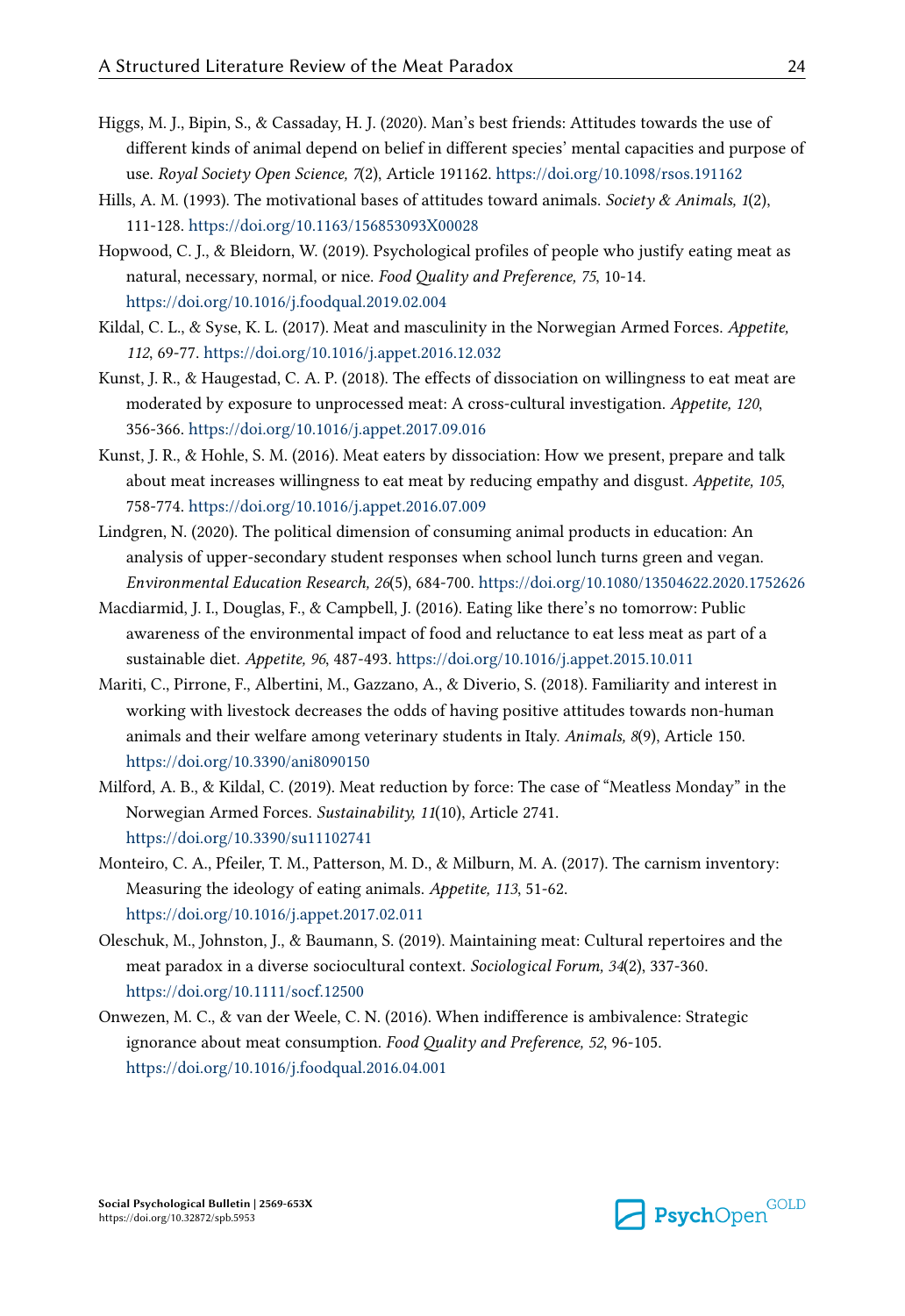- <span id="page-24-0"></span>Panagiotou, E., & Kadianaki, I. (2019). From cognitive dissonance to cognitive polyphasia: A sociocultural approach to understanding meat‐paradox. *Journal for the Theory of Social Behaviour, 49*(2), 235-253.<https://doi.org/10.1111/jtsb.12201>
- Peden, R. S. E., Camerlink, I., Boyle, L. A., Loughnan, S., Akaichi, F., & Turner, S. P. (2020). Belief in pigs' capacity to suffer: An assessment of pig farmers, veterinarians, students, and citizens. *Anthrozoos, 33*(1), 21-36.<https://doi.org/10.1080/08927936.2020.1694304>
- Piazza, J., Hodson, G., & Oakley, A. (2021). Butchers' and deli workers' psychological adaptation to meat. *Emotion, 21*(4), 730-741. <https://doi.org/10.1037/emo0000738>
- Piazza, J., & Loughnan, S. (2016). When meat gets personal, animals' minds matter less: Motivated use of intelligence information in judgments of moral standing. *Social Psychological & Personality Science, 7*(8), 867-874. <https://doi.org/10.1177/1948550616660159>
- Piazza, J., Ruby, M. B., Loughnan, S., Luong, M., Kulik, J., Watkins, H. M., & Seigerman, M. (2015). Rationalizing meat consumption: The 4Ns. *Appetite, 91*, 114-128. <https://doi.org/10.1016/j.appet.2015.04.011>
- Rosenfeld, D. L., & Tomiyama, A. J. (2019). When vegetarians eat meat: Why vegetarians violate their diets and how they feel about doing so. *Appetite, 143*, Article 104417. <https://doi.org/10.1016/j.appet.2019.104417>
- Rosenfeld, D. L., & Tomiyama, A. J. (2021). How proximal are pescatarians to vegetarians? An investigation of dietary identity, motivation, and attitudes toward animals. *Journal of Health Psychology, 26*(5), 713-727. <https://doi.org/10.1177/1359105319842933>
- Rothgerber, H. (2013). Real men don't eat (vegetable) quiche: Masculinity and the justification of meat consumption. *Psychology of Men & Masculinity, 14*(4), 363-375. <https://doi.org/10.1037/a0030379>
- Rothgerber, H. (2014). Efforts to overcome vegetarian-induced dissonance among meat eaters. *Appetite, 79*, 32-41.<https://doi.org/10.1016/j.appet.2014.04.003>
- Rothgerber, H. (2020). Meat-related cognitive dissonance: A conceptual framework for understanding how meat eaters reduce negative arousal from eating animals. *Appetite, 146*, Article 104511. <https://doi.org/10.1016/j.appet.2019.104511>
- Salonen, A. S. (2019). Dominion, stewardship and reconciliation in the accounts of ordinary people eating animals. *Religions, 10*(12), Article 669.<https://doi.org/10.3390/rel10120669>
- Scott, E., Kallis, G., & Zografos, C. (2019). Why environmentalists eat meat. *PLoS One, 14*(7), Article e0219607. <https://doi.org/10.1371/journal.pone.0219607>
- Séré de Lanauze, G., & Siadou-Martin, B. (2019). Dissonant cognitions: From psychological discomfort to motivation to change. *Journal of Consumer Marketing, 36*(5), 565-581. <https://doi.org/10.1108/JCM-07-2017-2279>
- Taylor, N., & Fraser, H. (2019). The cow project: Analytical and representational dilemmas of dairy farmers' conceptions of cruelty and kindness. *Animal Studies Journal, 8*(2), 133-153. <https://doi.org/10.14453/asj.v8i2.10>